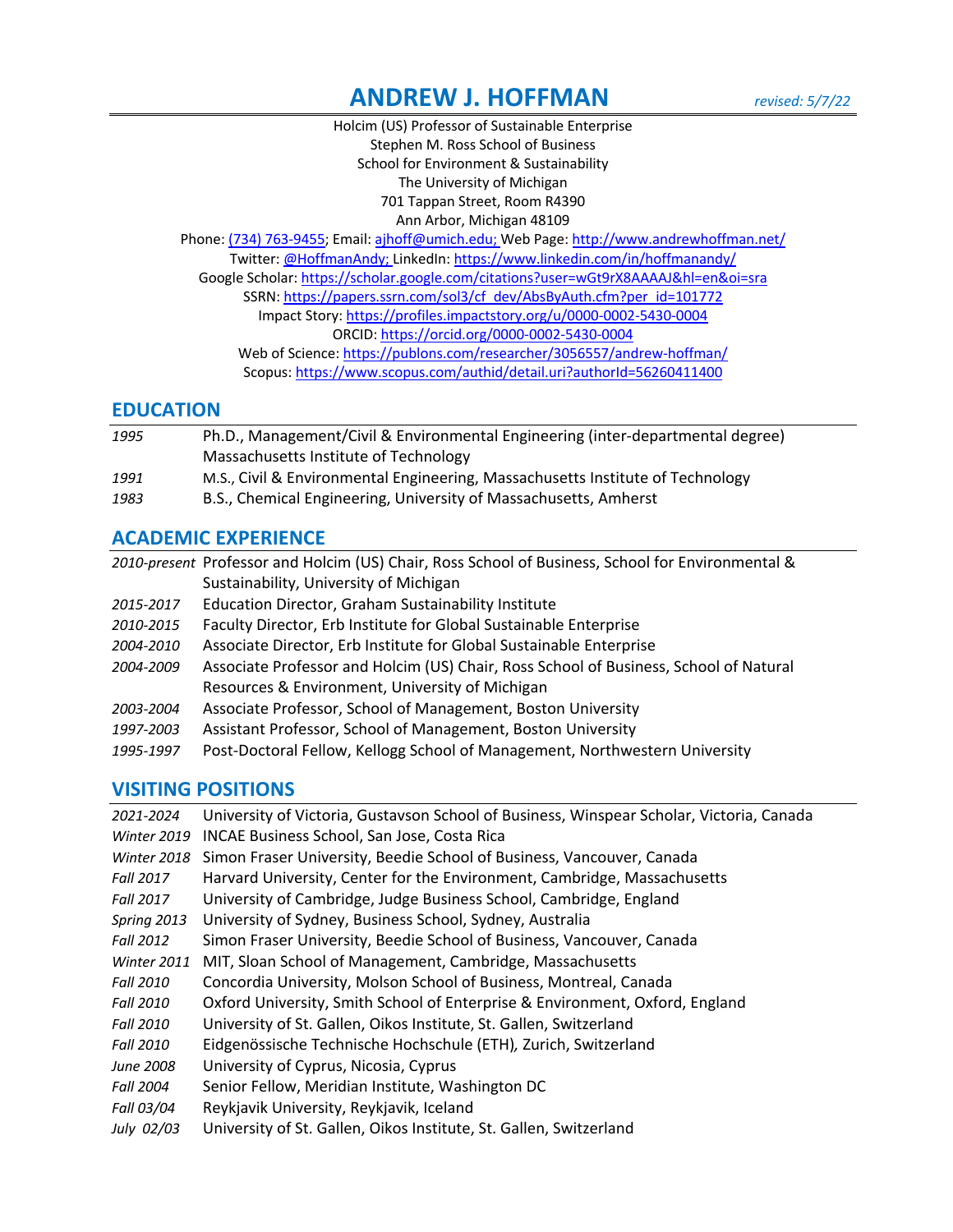### **PROFESSIONAL EXPERIENCE**

| 1993      | Analyst, Pipeline Division, Amoco Corporation, Chicago, IL                  |
|-----------|-----------------------------------------------------------------------------|
| 1987-1990 | Project Superintendent, T & T Construction and Design, Inc., Ridgefield, CT |
| 1986-1987 | Project Engineer, Metcalf & Eddy, Inc., Wakefield, MA                       |
| 1986      | Carpentry Subcontractor, T & T Construction and Design, Inc., Nantucket, MA |
| 1984-1986 | Compliance Engineer, US Environmental Protection Agency, Boston, MA         |

# **AWARDS and HONORS**

### *Research and Writing Awards*

| 2022 | <b>PROSE Book Award, Association of American Publishers</b>                                  |
|------|----------------------------------------------------------------------------------------------|
| 2020 | Distinguished Sustainability Research Network Scholar, Haslan School of Business, University |
|      | of Tennessee.                                                                                |
| 2019 | Best Book Award, Social Issues in Management Division, Academy of Management, (with P.D.     |
|      | Jennings).                                                                                   |
| 2019 | Responsible Research in Business Management Book Award, RRBM Network.                        |
| 2018 | Distinguished Faculty Award, Organizations and Natural Environment Division, Academy of      |
|      | Management.                                                                                  |
| 2016 | Faculty Pioneer Award, Aspen Institute.                                                      |
| 2016 | Best Book Award, Organizations and Natural Environment Division, Academy of                  |
|      | Management, Honorable Mention.                                                               |
| 2016 | Best SO!apbox Essay Award, Strategic Organization.                                           |
| 2014 | Best Paper Award, Organization & Environment.                                                |
| 2014 | Best Book Award, Organizations and Natural Environment Division, Academy of                  |
|      | Management, (with Rebecca Henn), Honorable Mention.                                          |
| 2014 | Best Book Award, Social Issues in Management Division, Academy of Management, (with          |
|      | John Ehrenfeld), Finalist.                                                                   |
| 2013 | Maggie Award, Best Feature Article in a trade journal, Western Publishing Association.       |
| 2012 | Breaking the Frame Award, Journal of Management Inquiry, (with P.D. Jennings).               |
| 2012 | Connecticut Book Award, best Biography/Memoir, Winner.                                       |
| 2010 | IndieFab Award, best Autobiography/Memoir, Finalist.                                         |
| 2009 | All-Academy Chair for the 2009 Academy of Management Annual Meeting.                         |
| 2003 | Rising Star Award, World Resources Institute/Aspen Institute.                                |
| 2003 | Best Paper of the Year Award, Academy of Management Review, (with K. Wade-Benzoni, L.        |
|      | Thompson, D. Moore, J. Gillespie and M. Bazerman), Finalist.                                 |
| 2001 | Rachel Carson Book Prize, Society for Social Studies of Science, Winner.                     |
| 1998 | Ten Best Books of the Year, Tomorrow Magazine: From Heresy to Dogma.                         |
| 1998 | Broderick Prize for Excellence in Research, Boston University School of Management.          |
| 1995 | Klegerman Award for Environmental Excellence, MIT.                                           |
|      |                                                                                              |

# *Teaching Awards*

| 2021 | Best Case Study Award, Case Centre.                                                   |
|------|---------------------------------------------------------------------------------------|
| 2020 | <i>ONE Teaching Award, Organizations and Natural Environment Division, Academy of</i> |
|      | Management.                                                                           |
| 2020 | Page Prize for Sustainability Issues in Business Curricula, 2019 Grand Prize Winner.  |

- *Page Prize for Sustainability Issues in Business Curricula,* 2018 Honorable Mention.
- *Ideas Worth Teaching Award*, Aspen Institute.
- *1st prize,* Erb Institute Sustainability Case Competition.
- *3rd prize*, Erb Institute Sustainability Case Competition.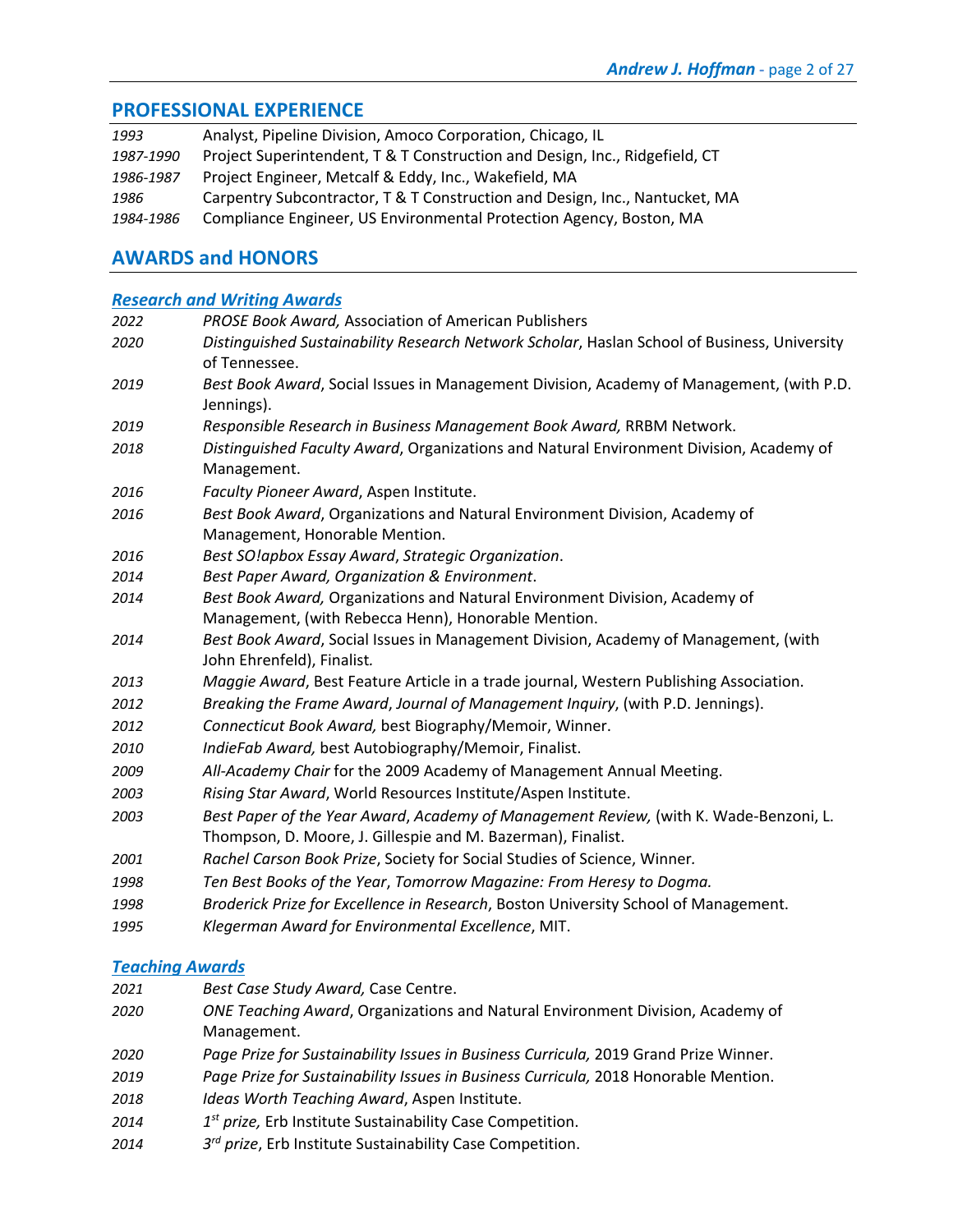- *2013 2nd prize*, Erb Institute Sustainability Case Competition.
- *2012 World's 50 Best Business School Professors*, *Poets and Quants*.
- *2011 1st prize*, Oikos International Case Competition.
- *2011 3rd prize*, Oikos International Case Competition.
- *2010 Page Prize for Sustainability Issues in Business Curricula,* 2009 Grand Prize Winner.
- *2008 3rd prize*, Oikos International Case Competition, (with R. Henn).
- *1998 Top ten graduate instructors*, Boston University School of Management, *Business Week*.

### *Engagement, Service and Other Awards and Honors*

- *2022 #ThinklistImpact Award,* University of Bath.
- *2020 Public Engagement Faculty Mentor Fellowship,* Center for Academic Innovation, University of Michigan.
- *2018 Convocation Speaker*, Loyola University Chicago.
- *2016 National Award Winner*, American Chemical Society.
- *2013 ONE Distinguished Service Award*, Organizations & Natural Environment Division, Academy of Management.
- *2011 Aspen Environment Forum Scholar,* Aspen Institute*.*
- *2011-2012 Aldo Leopold Leadership Fellow*, Stanford University.
- *2009 Aspen Environment Forum Scholar,* Aspen Institute.
- *2003 Broderick Prize for Service*, Boston University School of Management.
- *2003 Beta Gamma Sigma,* National Management Honor Society.
- *1997 Citation of Excellence*, ANBAR Management Intelligence.
- *1982 Tau Beta Pi,* National Engineering Honor Society.

# **RESEARCH**

### *Books*

- 1. Hoffman, A. (2021) *The Engaged Scholar: Expanding the Impact of Academic Research in Today's World,* (Palo Alto, CA: Stanford University Press).
- 2. Hoffman, A. (2021) *Management as a Calling: Leading Business, Serving Society*, (Palo Alto, CA: Stanford University Press).
	- ü Winner of the 2022 *PROSE Book Award,* Association of American Publishers
- 3. Hoffman, A. and P.D. Jennings (2018) *Re-engaging with Sustainability in the Anthropocene Era: An Institutional Approach* (Cambridge, UK: Cambridge University Press).
	- ü Winner of the 2019 *Best Book Award,* Social Issues in Management Division, Academy of Management.
- 4. Hoffman, A. and S. Georg (2018) *Business and the Natural Environment: A Research Overview* (Oxford, UK: Routledge).
- 5. Hoffman, A. (2016) *Finding Purpose: Environmental Stewardship as a Personal Calling,* (Leeds, UK: Greenleaf Publishing).
	- ü Selected as the 2018 *required book for all new students,* Loyola University Chicago.
- 6. Hoffman, A., et al. (2015) *Academic Engagement in Public and Political Discourse: Proceedings of the Michigan Meeting, May 2015* (Ann Arbor, MI: Michigan Publishing).
- 7. Hoffman, A. (2015) *How Culture Shapes the Climate Change Debate,* (Palo Alto, CA: Stanford University Press).
	- ü Winner of the 2019 *Responsible Research in Business Management Award*
	- ü Honorable Mention for the 2016 *Best Book Award,* Organizations and Natural Environment Division, Academy of Management.
	- ü Selected as the 2019 *required book for all new students,* Smith College.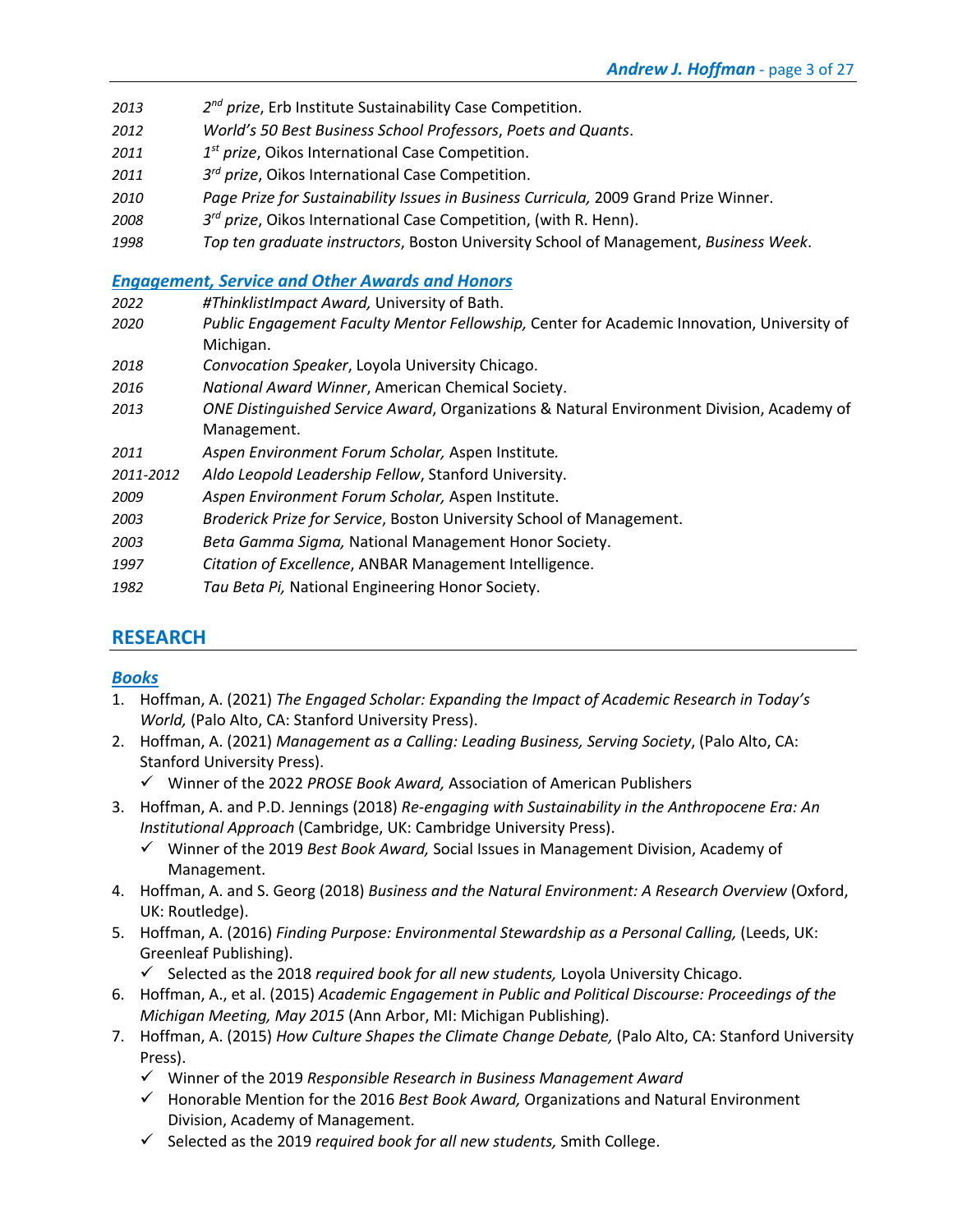- ü Translated into Czech (*Jak kultura utváří diskusi o klimatické změně*, Muni Press).
- 8. Henn, R. and A. Hoffman (eds.) (2013) *Constructing Green: The Social Structures of Sustainability* (Cambridge, MA: MIT Press).
	- ü Honorable Mention for the 2014 *Best Book Award,* Organizations and Natural Environment Division, Academy of Management.
- 9. Ehrenfeld, J. and A. Hoffman (2013) *Flourishing: A Frank Conversation on Sustainability* (Palo Alto, CA: Stanford University Press).
	- ü Finalist for the 2014 *Best Book Award,* Social Issues in Management Division, Academy of Management.
- 10. Georg, S. and A. Hoffman (eds.) (2013) *Business and the Environment: Critical Perspectives in Business and Management,* Volumes I-IV, (Oxford, UK: Routledge)
- 11. Bansal, P. and A. Hoffman (eds.) (2012) *The Oxford Handbook on Business and the Natural Environment* (Oxford, UK: Oxford University Press).
- 12. Hoffman, A. (2010) *Builder's Apprentice: A Memoir* (Ann Arbor, MI: Huron River Press).
	- ü Winner of the 2011 *Connecticut Book Award.*
	- ü Finalist for the 2010 *IndieFab Award*
- 13. Hoffman, A. and J. Woody (2008) *Memo to the CEO: Climate Change, What's Your Business Strategy?* (Cambridge, MA: Harvard Business Press).
	- ü Translated into Chinese (必看!绿色战略中的商机*,* China Machine Press), Danish (*Klimaforandring - Hvad er din forretningsstrategi?,* Gyldendal), and Portuguese (*Mudanças Climáticas: Desafios e Oportunidades Empresariais*, Elsevier and *Alterações Climáticas*, Actual Editoras).
- 14. Hoffman, A. (2007) *Carbon Strategies: How Leading Companies are Reducing their Climate Change Footprint* (Ann Arbor, MI: University of Michigan Press).
	- ✔ Translated into Korean (십년 후 기업의 순위를 뒤바꿀 탄소전략, Tendedero).
- 15. Hoffman, A. and M. Ventresca, (eds.) (2002) *Organizations, Policy and the Natural Environment: Institutional and Strategic Perspectives* (Stanford, CA: Stanford University Press).
- 16. Hoffman, A. (2001) *From Heresy to Dogma: An Institutional History of Corporate Environmentalism,*  (Stanford, CA: Stanford University Press).
	- ü Winner of the 2001 *Rachel Carson Prize,* Society for Social Studies of Science (4S).
	- ü *Ten Best Books of the Year*, *Tomorrow Magazine.*
	- $\checkmark$  Originally published in 1997 by the New Lexington Press, Jossey-Bass Publishers.
- 17. Hoffman, A. (2000) *Competitive Environmental Strategy: A Guide to the Changing Business Landscape*, (Washington DC: Island Press).
- 18. Hoffman, A., (ed.) (1998) *Global Climate Change: A Senior Level Dialogue at the Intersection of Economics, Strategy, Technology, Science, Politics and International Negotiation*, (San Francisco: New Lexington Press, Jossey-Bass Publishers).

### *National Academy of Sciences Projects*

- 1. *Proceedings of the National Academy of Sciences* (2021) "Misinformation in the public sphere," 118(15), Special Issue Co-Editor with Dietram Scheufele, Liz Neeley, and Czerne Reid.
- 2. National Research Council (2019) *Sackler Colloquia on Science Communication IV* (Washington DC: The National Academies Press): Planning Committee Member and Panel Moderator.
- 3. National Research Council (2017) *Sackler Colloquia on Science Communication III* (Washington DC: The National Academies Press): Panel Moderator.
- 4. National Research Council (2016) *Characterizing Risk in Climate Change Assessments*, (Washington DC: The National Academies Press): Planning Committee Member.
- 5. National Research Council (2015) *Measuring Progress Toward Sustainability: Indicators and Metrics for Climate Change and Infrastructure Vulnerability*, (Washington DC: The National Academies Press): Keynote Speaker.
- 6. National Research Council (2014) *Climate Change Education: Preparing Future and Current Business*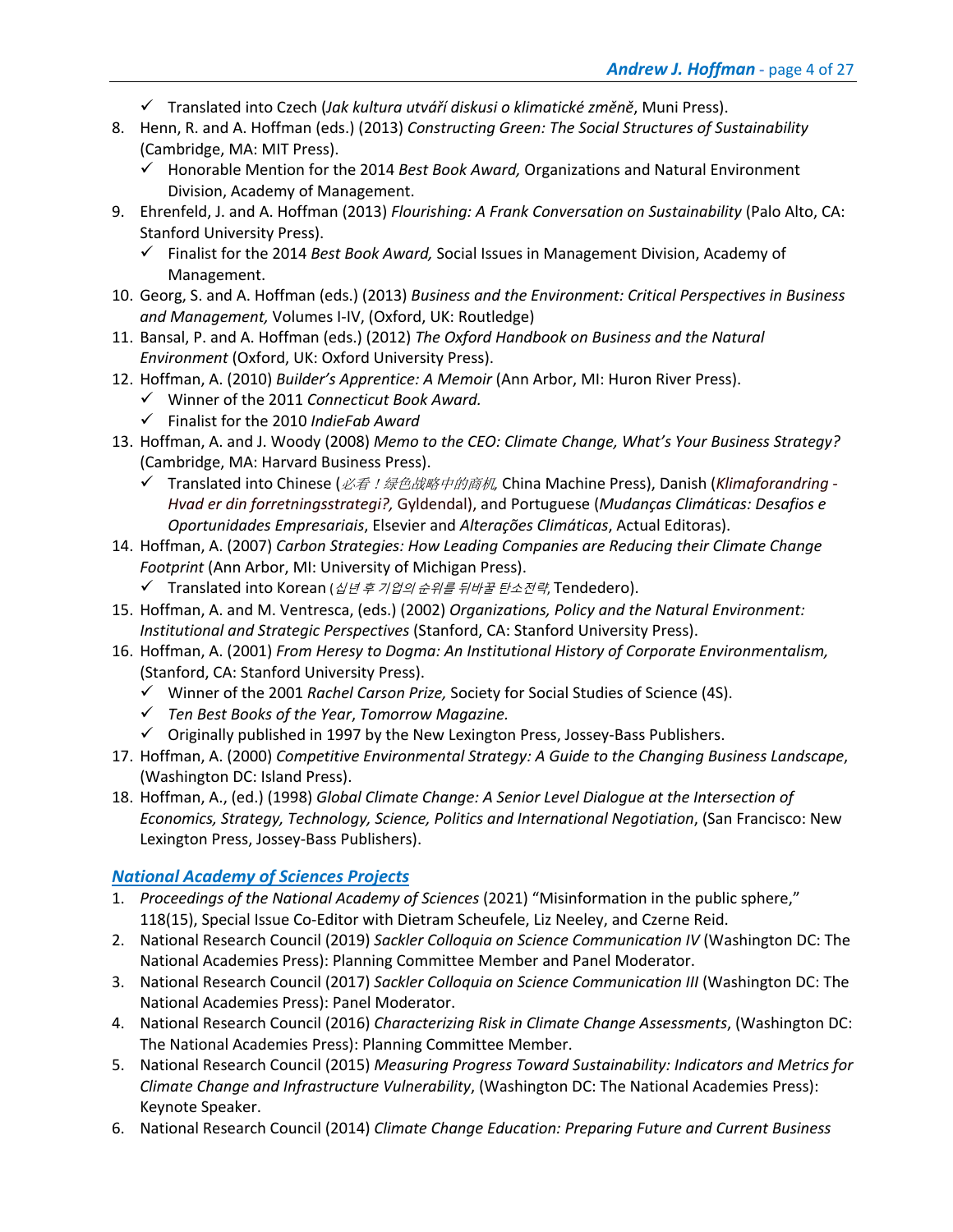*Leaders*, (Washington DC: The National Academies Press): Steering Committee Member.

- 7. National Research Council (2010) *America's Climate Choices*: *Limiting the Magnitude of Future Climate Change*. (Washington DC: National Academy of Sciences): Contributing Author.
- 8. National Research Council (2010) *Contributions of the Social and Behavioral Sciences Towards Understanding Climate Change*, (Washington DC: The National Academies Press): Steering Committee Member and Contributing Author.

### *Research Reports*

- 1. Bravard, C., J. Pontillo and A. Hoffman (2021) *For Whom We Play the Game: Advice to the Next Generation of Business Leaders from Paul Polman* (Ann Arbor, MI: University of Michigan).
- 2. Hoffman, A. and J. Axson (2017) *Examining Interdisciplinary Sustainability Institutes at Major Research Universities: Innovations in Cross-Campus and Cross-Disciplinary Models* (Ann Arbor, MI: University of Michigan).
- 3. Hoffman, A. (2014) *Director Note: Developing an Effective Climate Change Strategy*, (Washington DC: The Conference Board)
- 4. National Climatic Data Center (2013) *Executive Forum on Business and Climate*, (Asheville NC: NCDC), Project Co-Organizer.
- 5. Wolske, K. and A. Hoffman (2013) *Public Perceptions of High-Volume Hydraulic Fracking and Deep Shale Gas Development*, (Ann Arbor, MI: Graham Institute).
- 6. Erb Institute/Union of Concerned Scientists (2012) *Increasing Public Understanding of Climate Risks & Choices: Learning from Social Science Research and Practice*, (Ann Arbor, MI/Cambridge, MA: Erb Institute/Union of Concerned Scientists), Conference Co-Organizer and Contributing Author.
- 7. China Council for International Cooperation on Environment and Development/Environmental Defense Fund (2011) *Practices and Innovation of Green Supply Chains*, (Shanghai, China: CCICED/EDF), Contributing Author.
- 8. The Climate Group (2010) *American Innovation: Manufacturing Low Carbon Technologies in the Midwest US,* (Chicago, IL: The Climate Group), Contributing Author.
- 9. Lowitt, E., A. Hoffman, J. Walls and A. Caffrey (2009) *Sustainability and its Impact on the Corporate Agenda,* (Boston, MA: Accenture LLP and Geneva, Switzerland: WBCSD).
- 10. Berthon, B., E. Lowitt and A. Hoffman (2009) *Compatible Aims: Sustainability and High Performance,* (Boston, MA: Accenture LLP).
- 11. The Climate Group (2008) *Breaking the Climate Deadlock Report: A Global Deal for Our Low Carbon Future,* Report prepared for Tony Blair and submitted to the G8 Hokkaido Toyako Summit. (London, UK: The Climate Group), Contributing Author.
- 12. Hoffman, A. et. al. (2006) *Getting Ahead of the Curve: Corporate Strategies that Address Climate Change*, (Arlington, VA: The Pew Center on Global Climate Change).

# *Projects under Review or In Development*

- 1. Hoffman, A., and S. Roy (*forthcoming*) "Business, climate change and the Anthropocene," In A. Kourula, A. Rasche, J. Moon, and M. Morsing (eds.) *Corporate Sustainability*, 2nd edition (Cambridge University Press).
- 2. Pontillo, J., C. Bravard and A. Hoffman (forthcoming) "Courageous leadership: Lessons from Paul Polman from One Generation to the Next," *Management and Business Review.*
- 3. Haley, U., C. Cooper, A. Hoffman, P. Tyrone, D. Greenberg and P. Hibbert (*in development*) "Learning and education strategies for scholarly impact: Influencing regulation, policy and society through research," special issue co-editors in *Academy of Management Learning and Education.*

# *Articles: Academic*

- 1. Hoffman, A., P.D. Jennings and N. Poggioli (2021) "Institutional policies for a healthy Anthropocene society," *Behavioral Science & Policy,* 7(2): 111-127.
- 2. Scheufele, D., A. Hoffman, L. Neeley, and C. Reid (2021) "Misinformation about science in the public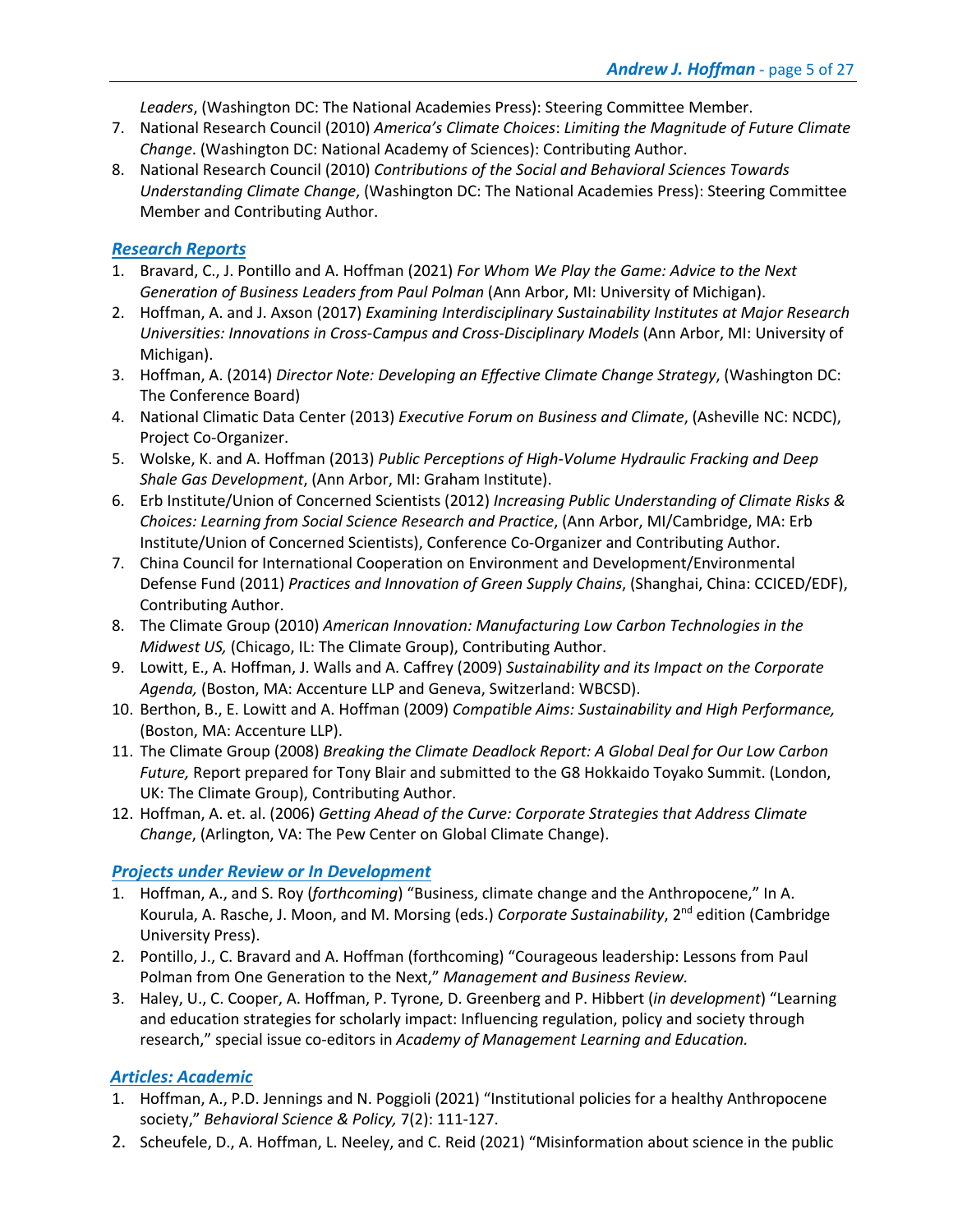sphere," *Proceedings of the National Academy of Sciences*, 118(15), doi.org/10.1073/pnas.2104068118

- 3. Hoffman, A., and P.D. Jennings (2021) "Institutional-political scenarios for Anthropocene society," *Business & Society,* 60(1): 57–94.
- 4. Hoffman, A. (2021) "Business education as if people and the planet really matter," *Strategic Organization*, 19(3): 513-525.
- 5. Ergene, S., B. Banerjee and A. Hoffman (2020) "(Un)sustainability and organization studies: Towards a radical engagement," *Organization Studies,* doi.org/10.1177/0170840620937892
- 6. Jennings, P.D., A. Hoffman and M. Sharifian (2020) "Does a common mechanism engender common results? by Rawhouser, Cummings and Hiatt – Some 'carry forwards' for studies of the Paris Agreement," *Academy of Management Discoveries,* doi.org/10.5465/amd.2020.0016
- 7. Jennings, P.D. and A. Hoffman (2019) "Three paradoxes of climate truth for the Anthropocene social scientist," *Organization & Environment,* doi.org/10.1177/1086026619858857.
- 8. Elangovan, A.R. and A. Hoffman (2019) "The pursuit of success in academia: Plato's ghost asks 'What then?'" *Journal of Management Inquiry,* doi.org/10.1177/1056492619836729.
- 9. Schifeling, T. and A. Hoffman (2017) "Bill McKibben's influence on U.S. climate change discourse: Shifting field-level debates through radical flank effects" *Organization & Environment,* 32(3): 213-233.
- 10. Hoffman, A. (2016) "Plugging a leaky ship: Modeling the organizational obstacles to sustainable practices," *Academy of Management Discoveries*, 3(1): 93-94.
- 11. Hoffman, A. (2016) "Academia's emerging crisis of relevance and the consequent role of the engaged scholar," *Journal of Change Management*, 16(2): 77-96*.*
- 12. Hoffman, A. and P.D. Jennings (2015) "Institutional theory and the natural environment: Research in (and on) the Anthropocene," *Organization & Environment,* 28(1): 8-31.
- 13. Hoffman, A., C. Corbett, N. Joglekar and P. Wells (2014) "Industrial ecology as a source of competitive advantage," special issue co-editors in *Journal of Industrial Ecology,* 18(5): 597-602.
- 14. Haigh, N. and A. Hoffman (2014) "The new heretics: Hybrid organizations and the challenges they present to corporate sustainability," *Organization & Environment,* 27(3): 223-241.
- 15. Bertels, S., A. Hoffman, A. and R. DeJordy (2014) "The varied work of challenger movements: Identifying challenger roles in the U.S. environmental movement," *Organization Studies*, 35(8): 1171- 1210.
- 16. Hoffman, A. (2013) "Academic engagement in public and political discourse: Establishing the rules of the game," *Michigan Journal of Sustainability*, 1(1): 5-13.
- 17. Walls, J. and A. Hoffman (2012) "Exceptional boards: Environmental experience and positive deviance from institutional norms," *Journal of Organizational Behavior,* 34(2): 253-271.
- 18. Haigh, N. and A. Hoffman (2012) "Hybrid organizations: The next chapter in sustainable business," *Organizational Dynamics*, 41(2): 126-134.
- 19. Hoffman, A. (2011) "The growing climate divide," *Nature Climate Change*, 1(4): 195-196.
- 20. Hoffman, A. (2011) "Talking past each other? Cultural framing of skeptical and convinced logics in the climate change debate." *Organization & Environment,* 24 (1): 3-33. ü Winner of *the 2014 Organization & Environment* Best Paper Award.
- 21. Hoffman, A. and P.D. Jennings (2011) "The BP oil spill as a cultural anomaly? Institutional context, conflict and change," *Journal of Management Inquiry.* 20 (2): 100-112.
	- ü Winner of *the 2011 Journal of Management Inquiry,* Breaking the Frame Best Paper Award.
- 22. Hoffman, A. (2011) "The culture and discourse of climate skepticism," *Strategic Organization*, 9(1): 77- 84.
	- ü Winner of *the 2016 Best SO!apbox Essay Award, Strategic Organization.*
	- ü Reprinted in: *the SO! Social Issue Collection, Strategic Organization, December 2015*
- 23. Hoffman, A. (2010) "Climate change as a cultural and behavioral issue: Addressing barriers and implementing solutions," *Organizational Dynamics*, 39 (4): 295-305.
- 24. Hoffman, A. and R. Henn (2008) "Overcoming the social and psychological barriers to green building,"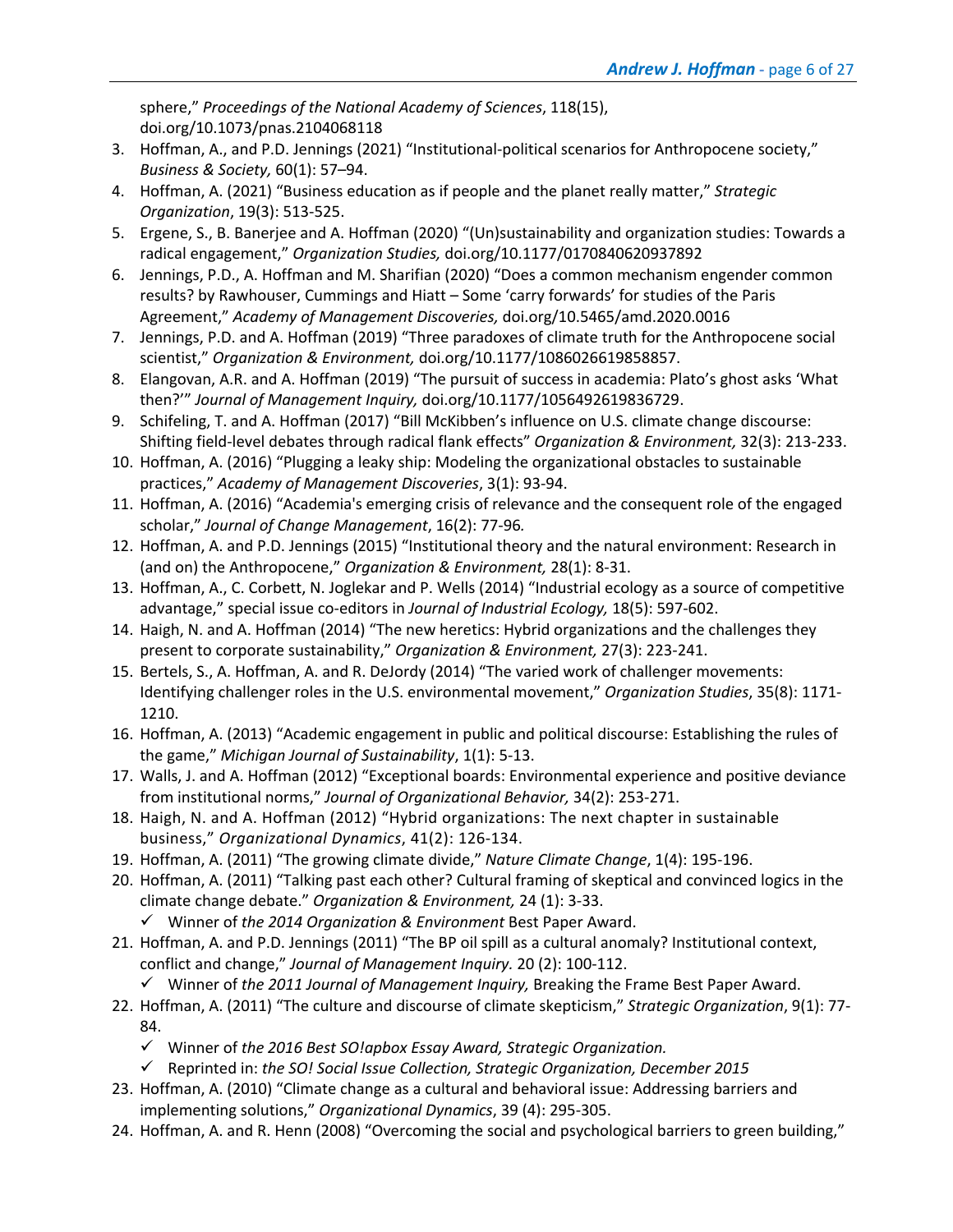*Organization & Environment*, 21 (4): 390-419.

- ü Reprinted in: Jermier, J. (ed.) (2013) *Corporate Environmentalism and the Greening of Organizations*, (Thousand Oaks, CA: Sage Publications).
- 25. Sandelands, L. and A. Hoffman (2008) "Sustainability, faith and the market," *Worldviews: Global Religions, Culture and Ecology*, 12: 129-145.
- 26. Barnett, M. and A. Hoffman (2008) "Beyond corporate reputation: Managing reputational interdependence," special issue co-editors in *Corporate Reputation Review*, 11 (1): 1-9.
- 27. Hoffman, A. (2006) "Let's put Malcolm Gladwell out of business," *Journal of Management Inquiry*, 15 (4): 410-411.
- 28. Hoffman, A. and L. Sandelands (2005) "Getting right with nature: Anthropocentism, ecocentrism and theocentrism," *Organization & Environment*, 18 (2): 141-162.
- 29. Hoffman, A. (2004) "Reconsidering the role of the practical-theorist: On (re)connecting theory to practice in organizational theory," *Strategic Organization*, 2 (2): 213-222.
- 30. Howard-Grenville, J. and A. Hoffman (2003) "The importance of cultural framing to the success of social initiatives in business," *Academy of Management Executive*, 17 (2): 70-84.
- 31. Hoffman, A. (2003) "Linking social systems analysis to the industrial ecology framework," *Organization & Environment*, 16 (1): 66-86.
- 32. Wade-Benzoni, K., A. Hoffman, L. Thompson, D. Moore, J. Gillespie and M. Bazerman (2002) "Barriers to resolution in ideologically based negotiations: The role of values and institutions," *Academy of Management Review*, 27 (1): 41-57.
	- ü Finalist for the 2002 *Academy of Management Review* Best Paper of the Year Award.
- 33. Hoffman, A., H. Riley, J. Troast and M. Bazerman (2002) "Cognitive and institutional barriers to new forms of cooperation on environmental protection: Insights from Project XL and Habitat Conservation Plans," *American Behavioral Scientist,* 45 (5): 820-845.
- 34. Hoffman, A. and W. Ocasio (2001) "Not all events are attended equally: Toward a middle-range theory of industry attention to external events," *Organization Science*, 12 (4): 414-434.
- 35. Hoffman, A. (2001) "Linking organizational and field level analyses: The diffusion of corporate environmental practice," *Organization & Environment*, 14 (2): 133-156.
- 36. Hoffman, A. (1999) "Institutional evolution and change: Environmentalism and the US chemical industry," *Academy of Management Journal*, 42 (4): 351-371.
	- ü Reprinted in: Lyon, T., D. Diermeier and G. Dowell (eds.) (2014) *Corporate Sustainability*, (Thousand Oaks, CA: Sage Publications).
- 37. Hoffman, A. and M. Ventresca (1999) "The institutional framing of policy debates: Economics versus the environment," *American Behavioral Scientist*, 42 (8): 1368-1392.
- 38. Hoffman, A., J. Gillespie, D. Moore, K. Wade-Benzoni, L. Thompson and M. Bazerman (1999) "A mixedmotive perspective on the economics versus environment debate," *American Behavioral Scientist*, 42 (8): 1254-1276.
- 39. Bazerman, M. and A. Hoffman (1999) "Sources of environmentally destructive behavior: Individual, organizational and institutional perspectives," *Research in Organizational Behavior,* 21: 39-79.
- 40. Hoffman, A. (1996) "Trends in corporate environmentalism: The chemical and petroleum industries, 1960-1993," *Society & Natural Resources*, 9 (1): 47-64.
- 41. Hoffman, A. (1996) "Technology strategy in a regulation-driven market: Lessons from the US Superfund program," *Business Strategy & the Environment*, 5 (1): 1-11.
- 42. Hoffman, A. (1993) "The importance of fit between individual values and organizational culture in the greening of industry," *Business Strategy & the Environment*, 2 (4): 10-18.
- 43. W. Conner, A. Lane and A. Hoffman (1984) "Measurement of the morphology of high surface area solids: Hysteresis in mercury porisimetry," *Journal of Colloid & Interface Science*, 100 (1): 185-193.

*Articles: Professional*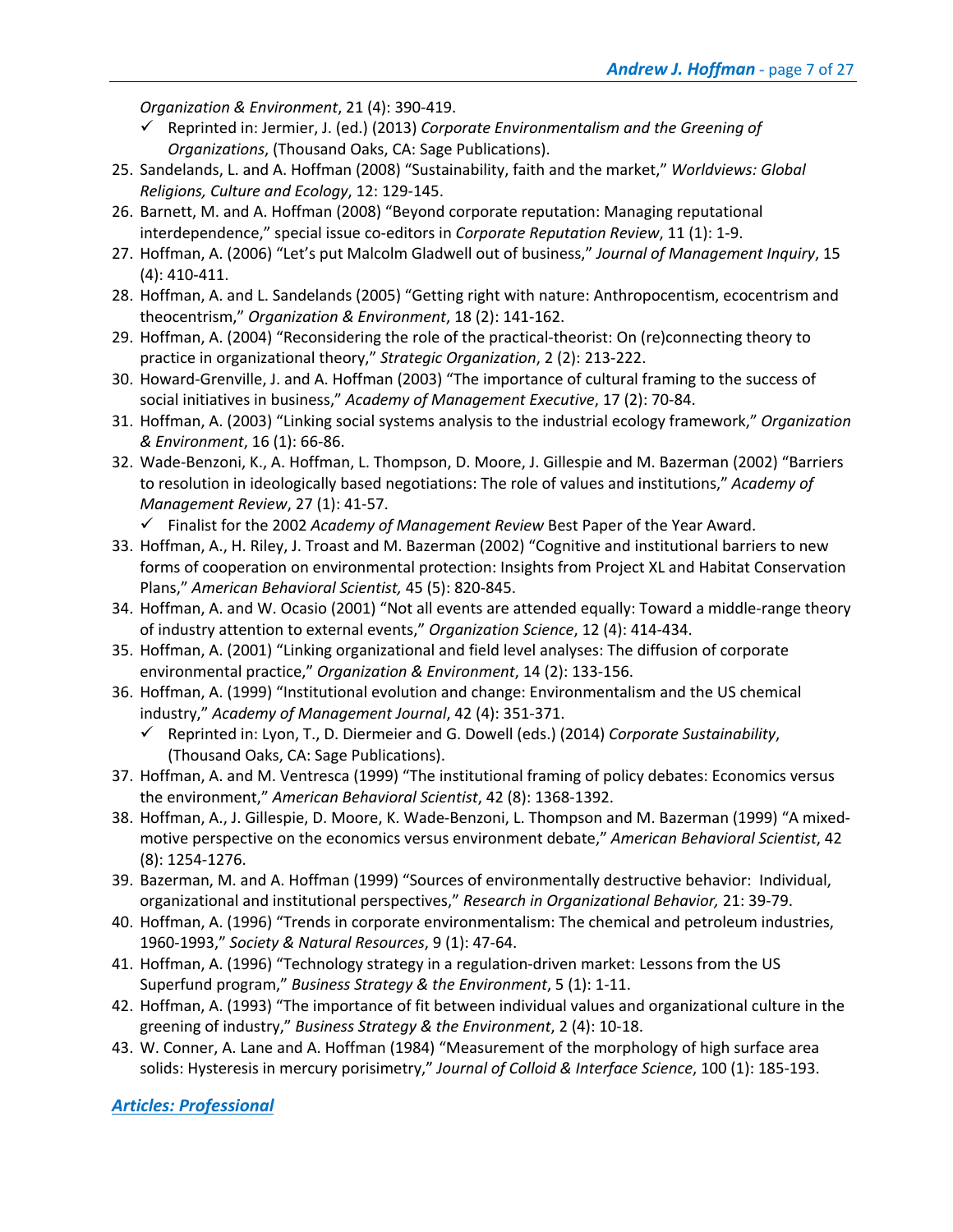- 1. Hoffman, A. and N. Poggioli (2022) "Defining systems change and sustainable business, Part 2," special issue co-editors in *Amplify*, 35(5).
- 2. Hoffman, A. and N. Poggioli (2022) "Defining systems change and sustainable business, Part 1," special issue co-editors in *Amplify*, 35(4).
- 3. Hoffman, A. (2021), "The engaged scholar," *EFMD Global Focus,* 3(15): 33-37.
- 4. Bravard, C., J. Pontillo and A. Hoffman (2021) "How to be a purpose-driven leader in a capitalist world," *Harvard Business Review*, June 10.
- 5. Hoffman, A. (2019) "Climate change and our emerging cultural shift," *Behavioral Scientist,* September 30.
- 6. Hoffman, A. (2018) "Management as a calling," *Stanford Social Innovation Review*, September 4.
- 7. Hoffman, A. (2018) "The next phase of business sustainability," *Stanford Social Innovation Review,*  16(2): 34-39.
- 8. Hoffman, A. (2017) "In praise of 'B' journals: Academic publishing is becoming more about establishing a pecking order and less about pursuing knowledge," *Inside Higher Education.* March 27.
- 9. Hoffman, A. (2015) "Isolated scholars: Making bricks, not shaping policy," *The Chronicle of Higher Education*, February 9.
- 10. Hoffman, A. (2015) "*Laudato Si'* and the role of religion in shaping humanity's response to climate change," *Solutions*, 6(5): 40-47.
- 11. Hoffman, A. (2015) "The Pope's encyclical letter and its implications for business," *Environment* 57(6): 12-16.
- 12. Hoffman, A. (2015) "Sustainability: How to get from here to there," *Leadership Excellence Essentials*, March, 15-16.
- 13. Ehrenfeld, J. and A. Hoffman (2013) "Sustainability 2.0: Sustainability is dead, long live sustainability," *Solutions*, 4(3)(June): 1.
- 14. Hoffman, A. (2013) "How to fix the broken debate on climate change," Footnote<sup>1</sup>, May 1.
- 15. Hoffman, A. (2012) "Climate science as culture war," *Stanford Social Innovation Review*, 10(4): 30-37.
	- ü *Winner of* the 2013 Maggie Award, Best Feature Article in a Trade Journal.
	- ü Reprinted as: Hoffman, A. (2013) "Climate science as culture war," *The European Financial Review*, January: 45-49.
- 16. Hoffman, A. and P.D. Jennings (2012) "The social and psychological foundations of climate change," *Solutions,* 3(4)(July): 58-65.
- 17. Hoffman, A. (2009) *"*Shades of green," *Stanford Social Innovation Review,* Spring: 40-49.
- 18. Hoffman, A. and A. James (2009) "America's emerging energy renaissance," *Power and Energy Solutions*, June: 38-41.
- 19. Hoffman, A. (2007) "If you're not at the table, you're on the menu," *Harvard Business Review*, October: 34-35.
- 20. Hoffman, A. (2005) "Climate change strategy: The business logic behind voluntary greenhouse gas reductions," *California Management Review*, 47 (3): 21-46.
- 21. Hoffman, A. (2005) "The 'carbon cartel' or wise capitalists: What is going on with voluntary greenhouse gas reductions?" *American Bar Association Air Quality Newsletter*, 9 (1) (November): 3-7.
- 22. Hoffman, A. (2004) "Winning the greenhouse gas game," *Harvard Business Review*, April: 20-21.
- 23. Hoffman, A. (2002) "Examining the rhetoric: The strategic implications of climate change policy," *Corporate Environmental Strategy*, 9 (4): 329-337.
- 24. Hoffman, A. (2002) "Environmental strategy: Emerging market for consulting services," *Consulting to Management*, 13 (4): 15-24.
- 25. Hoffman, A. (2001) "Businesses might not like Kyoto Treaty, but they'll like uncertainty even less," *Boston Business Journal*, 21 (38): 38, 41.
- 26. Davidson, S. and A. Hoffman (2000) "Educating our future leaders: The unique needs of the health care field demand that its leaders have specialized training," *Health Forum Journal*, 43 (5): 13-17.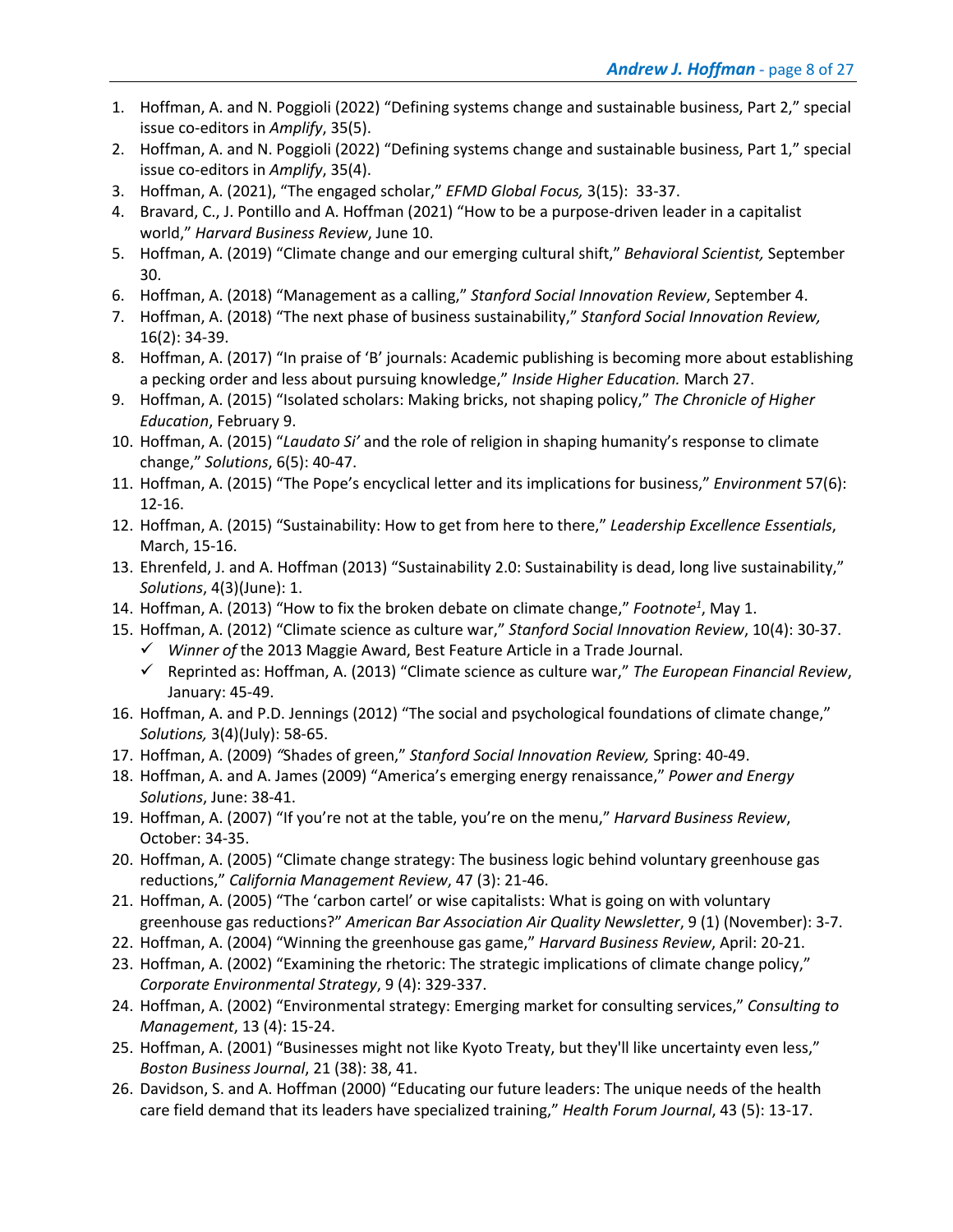- 27. Hoffman, A. (2000) "Integrating environmental and social issues into corporate practice," *Environment*, 42 (5): 22-33.
- 28. Hoffman, A. (1998) "Environmental management strategy: Now it's a core business issue," and "Global climate change: The mother of all environmental business issues," *The Manager*, Fall: 37-38.
- 29. Hoffman, A., M. Bazerman and S. Yaffee (1997) "Balancing business interests and endangered species protection," *Sloan Management Review*, 39(1): 59-73.
- 30. Hoffman, A. (1996) "A strategic response to investor activism," *Sloan Management Review*, 37(2): 51-64.
- 31. Hoffman, A. (1996) "Environmental management withers away," *Tomorrow*, 6(2): 60-61.
- 32. Hoffman, A. (1995) "The many faces of environmental stewardship," *Chemical Week*, 157(1): 63-65.
- 33. Hoffman, A. (1995) "An uneasy rebirth at Love Canal," *Environment*, 37(2): 4-9, 25-31.
- 34. Hoffman, A. (1994) "Organizational change and the greening process at Amoco," *Total Quality Environmental Management*, 4(1): 1-21.
- 35. Hoffman, A. (1994) "Love Canal lives," *E Magazine*, 5(6): 19-22.
- 36. Hoffman, A. (1994) "34 years of environmental strategy: A history of environmental coverage in Chemical Week," *Chemical Week*, 155(7): 27, 30, 31, 34, 35, 40, 41, 44.
- 37. Hoffman, A. (1993) "Weighing the pros and cons: Jumping into hazardous waste," *Construction Business Review*, 3(4): 64-70.
- 38. Hoffman, A. (1993) "Who loves Love Canal?" *Tomorrow*, 3(3): 58-64.
- 39. Hoffman, A. (1992) "Strategic alliances for the hazardous waste remediation market," *Construction Business Review*, 2(1): 56-71.
- 40. Hoffman, A. (1992) "Teaching old dogs new tricks: Creating incentives for industry to adopt pollution prevention," *Pollution Prevention Review*, 3(1): 1-11.
- 41. Hoffman, A. (1992) "Risky business: Commercializing remediation technologies fraught with incentives, obstacles," *Hazmat World*, 5(2): 47-53.
- 42. Hoffman, A. and H. Taylor (1991) "Interview of Ira Leighton, Chief, CT. Waste Management Branch, US EPA, Region 1," *Construction*, Spring: 13-17.

### *Book Chapters*

- 1. Poggioli, N. and A. Hoffman (2022) "Decarbonizing academia's flyout culture," In K. Bjørkdahl and A.S. Franco Duharte (eds.) *Academic Flying and the Means of Communication* (Singapore: Palgrave Macmillan).
- 2. Hoffman, A. and A. Prencipe (2021) "L'impatto sociale della ricera," In A. Prencipe (ed.) *Intersezioni: Nuove Prospettive per Interpretare il Realle*, (Rome, Italy: Luiss University Press): 95-101.
- 3. Jennings, P.D., M. Cascadden and A. Hoffman (2021) "Sustainability science and corporate cleanup in community fields: The translation, resistance and integration process model," in G. George, M. Haas, H. Joshi, A. McGahan, and P Tracey (eds.), *Handbook on the Business of Sustainability: The Organization, Implementation, and Practice of Sustainable Growth* (Northampton, MA: Edward Elgar): 214-231.
- 4. Hoffman, A. (2018) "Communicating about climate change with corporate leaders and stakeholders." In M. Nisbet, S. Ho, E. Markowitz, S. O'Neill, M.S. Schafer and J. Thaker (eds.) *The Oxford Encyclopedia of Climate Change Communication*, (Oxford, UK: Oxford University Press), Volume 2: 1-23.
- 5. Wooten M. and A. Hoffman (2017) "Organizational fields: Past, present and future" in R. Greenwood, C. Oliver, T. Lawrence and R. Meyer (eds.) *The SAGE Handbook of Organizational Institutionalism, 2nd edition* (London: Sage Publications): 55-74.
- 6. Jennings, D. and A. Hoffman (2017) "Institutional theory and the natural environment: Building research through tensions and paradox" in R. Greenwood, C. Oliver, T. Lawrence and R. Meyer (eds.) *The SAGE Handbook of Organizational Institutionalism, 2nd ed.* (London: Sage Publications): 759-785.
- 7. Hoffman, A. (2017) "The evolving focus of business sustainability education," *State of the World. Earth Ed: Rethinking Education on a Changing Planet* (Washington DC: Island Press): 279-288.
- 8. Hoffman, A. and J. Ehrenfeld (2015) "The fourth wave: Business management and business education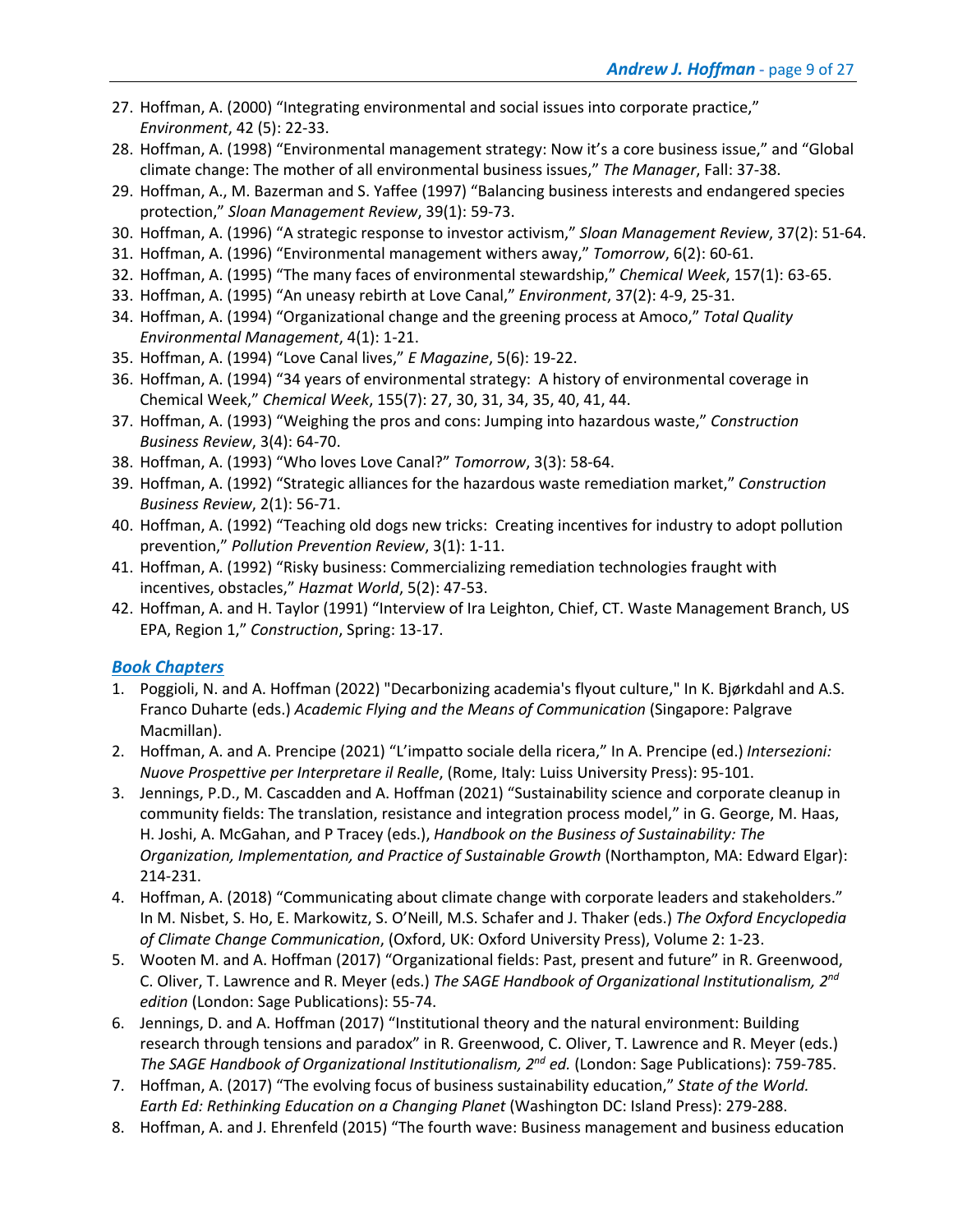in the age of the Anthropocene." In E. Lawler, S. Mohrman and J. O'Toole (eds) *Corporate Stewardship: Organizing for Sustainable Effectiveness,* (Sheffield, UK: Greenleaf Publishing): 228-246.

- 9. Misutka, P., C. Coleman, P.D. Jennings, and A. Hoffman (2013) "Processes for retrenching logics: The Alberta oil sands case, 2008-2011," in M. Lounsbury and E. Boxenbaum (eds.), *Research in the Sociology of Organizations: Institutional Logics in Action*, (Bingley, UK: Emerald Group Publishing): 131-163.
- 10. Hoffman, A. (2013) "Climate debate in word clouds: The conflicting discourse of climate change," in K. Blair, R. Murphy and J. Almjeld (eds), *Cross Currents: Cultures, Communities, Technologies* 1st edition (New York, NY: Cengage Learning): 323-325.
- 11. Hoffman, A. and S. Georg (2013) "A history of research on business and the natural environment: Conversations from the field," in S. Georg and A. Hoffman (eds.) *Business and the Environment: Critical Perspectives in Business and Management,* Volume I (Oxford, UK: Routledge): 1-58.
- 12. Hoffman, A., K. Badiane and N. Haigh (2012) "Hybrid organizations as agents of positive social change: Bridging the for-profit & non-profit divide," in Karen Golden-Biddle and Jane Dutton (eds). *Using a Positive Lens to Explore Social Change and Organizations: Building a Theoretical and Research Foundation* (New York: Routledge, Taylor and Francis Group): 131-153.
- 13. Hoffman, A. and P. Bansal (2012) "Retrospective, perspective and prospective: Introduction," in Pratima Bansal and Andrew Hoffman (eds.) *The Oxford Handbook on Business and the Natural Environment* (Oxford, UK: Oxford University Press): 3-28.
	- ü Reprinted in: Jermier, J. (ed.) (2013) *Corporate Environmentalism and the Greening of Organizations*, (Thousand Oaks, CA: Sage Publications).
- 14. Hoffman, A. and N. Haigh (2011) "Positive deviance for a sustainable world: Linking sustainability and positive organizational scholarship," in Kim Cameron and Gretchen Spreitzer (eds) *The Oxford Handbook of Positive Organizational Scholarship* (Oxford, UK: Oxford University Press): 953-964.
- 15. Henn, R. and A. Hoffman (2011) "LivingHomes," in J. Hamschmidt & M. Pirson (eds.), *Case Studies in Social Entrepreneurship and Sustainability, The Oikos Collection Volume 2* (Sheffield, UK: Greenleaf Press): 370-416.
- 16. Hoffman, A. (2010) "Reconciling professional and personal value systems: The spiritually motivated manager as organizational entrepreneur," in R. Giacalone & C. Jurkiewicz (eds) 2<sup>nd</sup> edition, *The Handbook of Workplace Spirituality and Organizational Performance, 2nd edition* (New York: M.E. Sharpe): 155-170.
- 17. Hoffman, A. and S. Bertels (2010) "Who is part of the environmental movement? Assessing network linkages between NGOs and corporations" in T. Lyon (ed). *Good Cop Bad Cop: Environmental NGOs and their Strategies toward Business* (Washington DC: Resources for the Future Press): 48-69.
- 18. Hoffman, A. and J. Woody (2008) "Winners and losers in a carbon constrained world," in *6 Critical Conversations about Business and Environment*, (Cambridge, MA: Harvard Business Review Green): 41-50.
- 19. Wooten, M. and A. Hoffman (2008) "Organizational fields: Past, present and future," in R. Greenwood, C. Oliver, K. Sahlin and R. Suddaby (eds.) *The SAGE Handbook of Organizational Institutionalism, 1st edition* (London: Sage Publications): 130-148.
- 20. Hoffman, A. and M. Bazerman (2007) "Changing practice on sustainability: Understanding and overcoming the organizational and psychological barriers," in S. Sharma, M. Starik and B. Husted (eds.) *Organizations and the Sustainability Mosaic*: *New Perspectives in Research on Corporate Sustainability*, (Northampton, MA: Edward Elgar): 84-105.
- 21. Howard-Grenville, J., A. Hoffman and CB Bhattacharya (2007) "Who can act on sustainability issues? Corporate capital and the configuration of organizational fields as enablers," in S. Sharma, M. Starik and B. Husted (eds.) *Organizations and the Sustainability Mosaic: New Perspectives in Research on Corporate Sustainability*, (Northampton, MA: Edward Elgar): 193-215.
- 22. Hoffman, A. (2007) "The coming market shift: Climate change and business strategy," in K. Tang and R. Yoeh (eds.) *Cut Carbon, Grow Profits: Business Strategies for Managing Climate Change and Sustainability,* (London: Middlesex University Press): 101-118.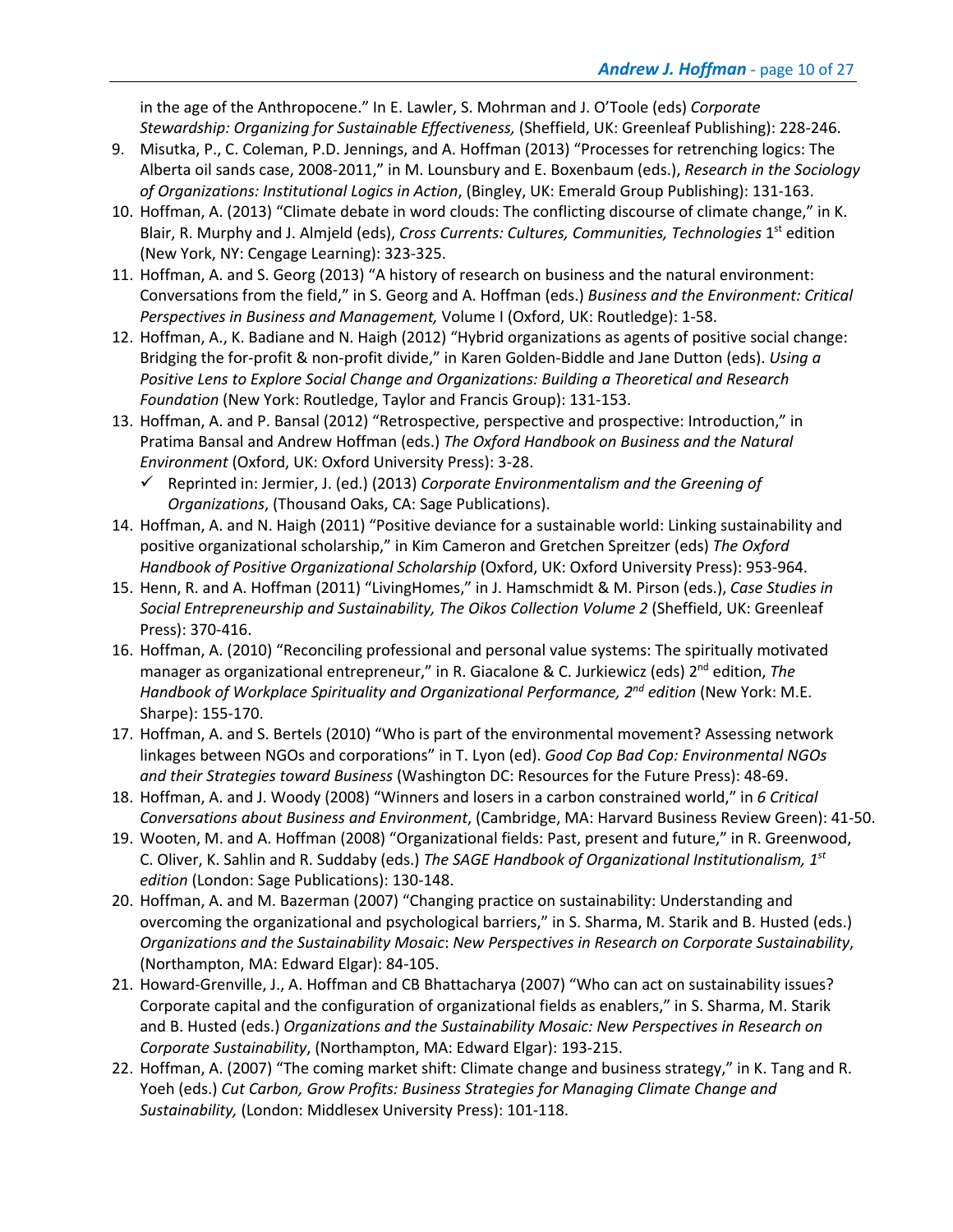- 23. Hoffman, A. (2005) "Business decisions and the environment: Significance, challenges, and momentum of an emerging research field," in G. Brewer and P. Stern (eds.) *Decision Making for the Environment: Social and Behavioral Science Research Priorities.* (Washington DC: National Research Council, National Academies Press): 200-229.
- 24. Hoffman, A. (2003) "Reconciling professional and personal value systems: The spiritually motivated manager as organizational entrepreneur," R. Giacalone & C. Jurkiewicz (eds). *The Handbook of Workplace Spirituality and Organizational Performance, 1st edition* (New York: M.E. Sharpe): 193-208.
- 25. Bazerman, M. and A. Hoffman (2003) "Applying the insights of Walton and McKersie to the environmental context," in T. Kochan & D. Lipsky (eds.) *Negotiations and Change: From the Workplace to Society*, (Ithaca, NY: Cornell University Press): 257-268.
- 26. Troast, J., A. Hoffman, H. Riley and M. Bazerman (2002) "Institutions as barriers and enablers to negotiated agreements: Institutional entrepreneurship and the Plum Creek Habitat Conservation Plan." in A. Hoffman & M. Ventresca (eds.) *Organizations, Policy and the Natural Environment: Institutional and Strategic Perspectives* (Stanford, CA: Stanford University Press): 235-261.
- 27. Hoffman, A. (1998) "The long road to institutional change," in A. Hoffman (ed.) *Global Climate Change: A Senior Level Dialogue at the Intersection of Economics, Strategy, Technology, Science, Politics and International Negotiation*, (San Francisco: The New Lexington Press, Jossey-Bass Publishers): 215-218.
- 28. Hoffman, A. (1998) "The importance of organizational change management for environmental decision making," in K. Sexton, A. Marcus, W. Easter, D. Abrahamson & J. Goodman (eds.) *Better Environmental Decisions: Strategies for Governments, Businesses and Communities*. (Washington DC: Island Press): 245-266.
- 29. Hoffman, A. and J. Ehrenfeld (1998) "Corporate environmentalism, sustainability and management studies," in N. Roome (ed.) *Environmental Strategies for Industry: The Future of Corporate Practice*, (Washington DC: Island Press): 55-73.
- 30. Hoffman, A. (annually from 1997 to 2007) "Environmental pollution," in D. Stille (ed.) *The Worldbook Yearbook*, (Chicago: World Book, Inc.).

### *Articles and Books about Professor Hoffman's Work*

- 1. Burton, H. (ed.) (2021) *Conversations About the Environment* (Canada: Ideas Roadshow, Open Agenda Publishing).
- 2. Buisson, A. (2021) "Les entreprises américaines «ne peuvent plus regarder vers le passé»," *Stratégies*, March 25: 43.
- 3. Ethier, M. (2021) "Management as a calling: How MBAs can make the world a better place," *Poets and Quants*, February 28.
- 4. Burton, H. (ed.) (2021) *Saving the World at Business School: A Conversation with Andy Hoffman, Part 2, Ideas Roadshow Conversations* (Canada: Ideas Roadshow, Open Agenda Publishing).
- 5. Burton, H. (ed.) (2013/2020) *Saving the World at Business School: A Conversation with Andy Hoffman, Part 1, Ideas Roadshow Conversations* (Canada: Ideas Roadshow, Open Agenda Publishing).
- 6. Engels, A. (2020) "Climate change: What economic sociology has to offer," *Economic Sociology*, 22(1): 5-9.
- 7. Burton, H. (2019) "Unsustainable values," *Ideas Roadshow: Investigating Knowledge*, March 20.
- 8. Kearins, K. (2017) "What is your calling?" *New Zealand Management*, April 12.
- 9. Dizikes, P. (2015) "Emotionally overheated: Getting to a solution on climate change is as much about feelings as facts," *Technology Review*, December 22.
- 10. Arévalo, C. (2015) "Los consejeros delegados necesitan un juramento hipocrático," *Bellena Blanca*, March: 28-34.
- 11. Waddock, S. (2015) *Intellectual Shamans: Management Academics Making a Difference* (Cambridge, UK: Cambridge University Press).
- 12. Kline, M. (2014) "Why systems thinking is the next step in sustainability," *Inc.com*, October 23.
- 13. \_\_\_\_\_\_ (2013) "It's not the science, stupid!" *The Wilson Quarterly*, Winter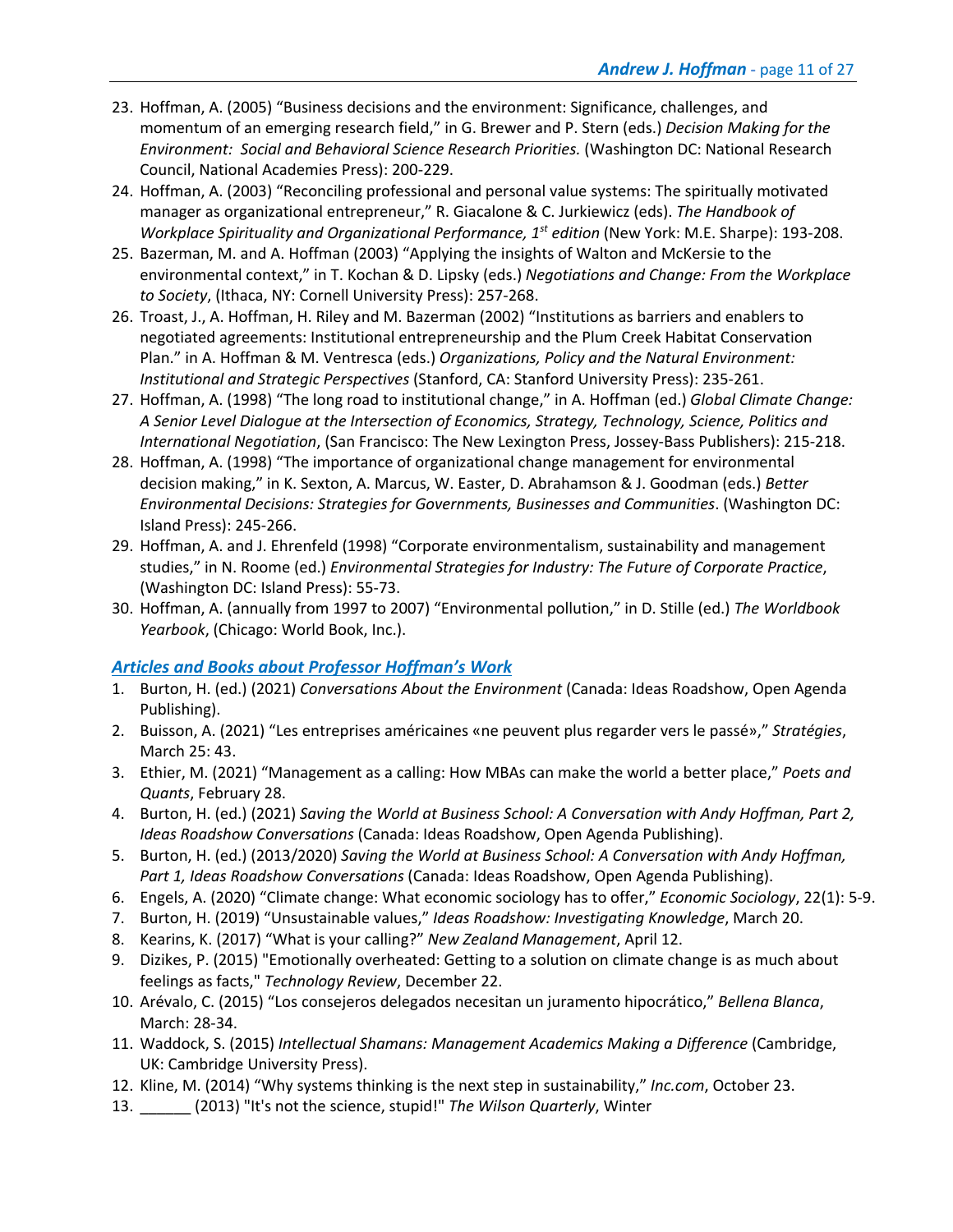- 14. Wallsgrove, R. (2013) "What can the abolition of slavery teach us about climate change? Local action in the liquefied natural gas controversy," *University of Hawai'i Law Review*, 35: 687-714.
- 15. Resnick, B. (2011) "A conversation with Andrew J. Hoffman, Professor of Sustainable Enterprise," *The Atlantic*, December 15.
- 16. Diez, D. (2011) "The culture cure," *Interbrand IQ*, 2: 14-15.
- 17. Bunch, R. (2011) "From status quo to new world order: The lessons BP didn't teach us and Japan's resilient energy future," *Triple Pundit*, April 28.
- 18. Barringer, F. (2011) "Q&A: Taking on climate skepticism as a field of study," *New York Times*, April 9.
- 19. Walsh, B. (2011) "Why dismissing climate skeptics even when they're wrong is a bad idea," *Time Magazine*, March 8.
- 20. Lehman, E. (2011) "Snubbing skeptics threatens to intensify climate war, study says," *New York Times*, March 8.
- 21. \_\_\_\_\_\_ (2011) "Changing how we do climate change," *MIT Sloan Experts: Commentary on Today's Business Issues*, February 23.
- 22. Halbert, J. (2011) "Incremental? Yes. But a growing role for social sciences in climate change dialog," *Yale University Forum on Climate Change and the Media*, February 16.
- 23. Lehman, E. (2010) "Can social scientists ease the nation's rift over climate change?" *Scientific American*, November 15.
- 24. McDermitt, M. (2010) "Andy Hoffman: Climate change, like slavery, needs a true cultural shift to stop it," *Huffington Post*, October 29.
- 25. Fischer, D. (2010) "Climate change requires shift similar to smoking, slavery professor," *Daily Climate*, October 28.
- 26. Broder, J. (2010) "A cultural barrier to action on climate change," *New York Times*, October 27.

### *Research Grants*

| 2022        | Arthur Vining Davis Foundations, Management as a Calling.                                                                                |
|-------------|------------------------------------------------------------------------------------------------------------------------------------------|
| 2016        | Mitchell Foundation, Examining Interdisciplinary Sustainability Models at Major Research                                                 |
|             | Universities.                                                                                                                            |
| 2015        | Rackham Graduate School, University of Michigan, Michigan Meeting on Academic<br>Engagement in Public and Political Discourse.           |
| 2013        | National Renewable Energy Laboratory, Understanding Customer Motivations and Adoption<br>Barriers to Residential Photo-voltaics Markets. |
| 2005        | Pew Center on Climate Change, Corporate Strategies that Address Climate Change.                                                          |
| 2003        | Environmental Defense Fund, Climate Change Strategy: The Business Logic behind Voluntary<br>Greenhouse Gas Reductions.                   |
| 2002        | Boston University Junior Faculty Research Grant, Cultural and Organizational Diffusion of<br><b>Environmental Affairs.</b>               |
| <i>2000</i> | Human Resources Policy Institute, Linking Organizational & Field Level Analyses.                                                         |
| 1996        | National Fish and Wildlife Federation, The Endangered Species Act and the US Economy (with<br>Max Bazerman and Steven Yaffee).           |

### *Book Reviews*

- 1. Hoffman, A. (2020) "The activist CEO." Review of *Trailblazer: The Power of Business as the Greatest Platform for Change*, by M. Benioff and M. Langley (New York, NY: Currency, 2019), *Stanford Social Innovation Review,* spring: 67-69.
- 2. Hoffman, A. (2014) "A climate of mind." Review of *Don't Even Think About It: Why Our Brains are Wired to Ignore Climate Change*, by G. Marshall (New York, NY: Bloomsbury Press, 2014), *Stanford Social Innovation Review,* winter: 69-70.
- 3. Hoffman, A. (2010) Review of *When Principles Pay: Corporate Social Responsibility and the Bottom Line,* by G. Heal (New York, NY: Columbia University Press, 2008), *Ecological Economics,* 69: 1187-1188.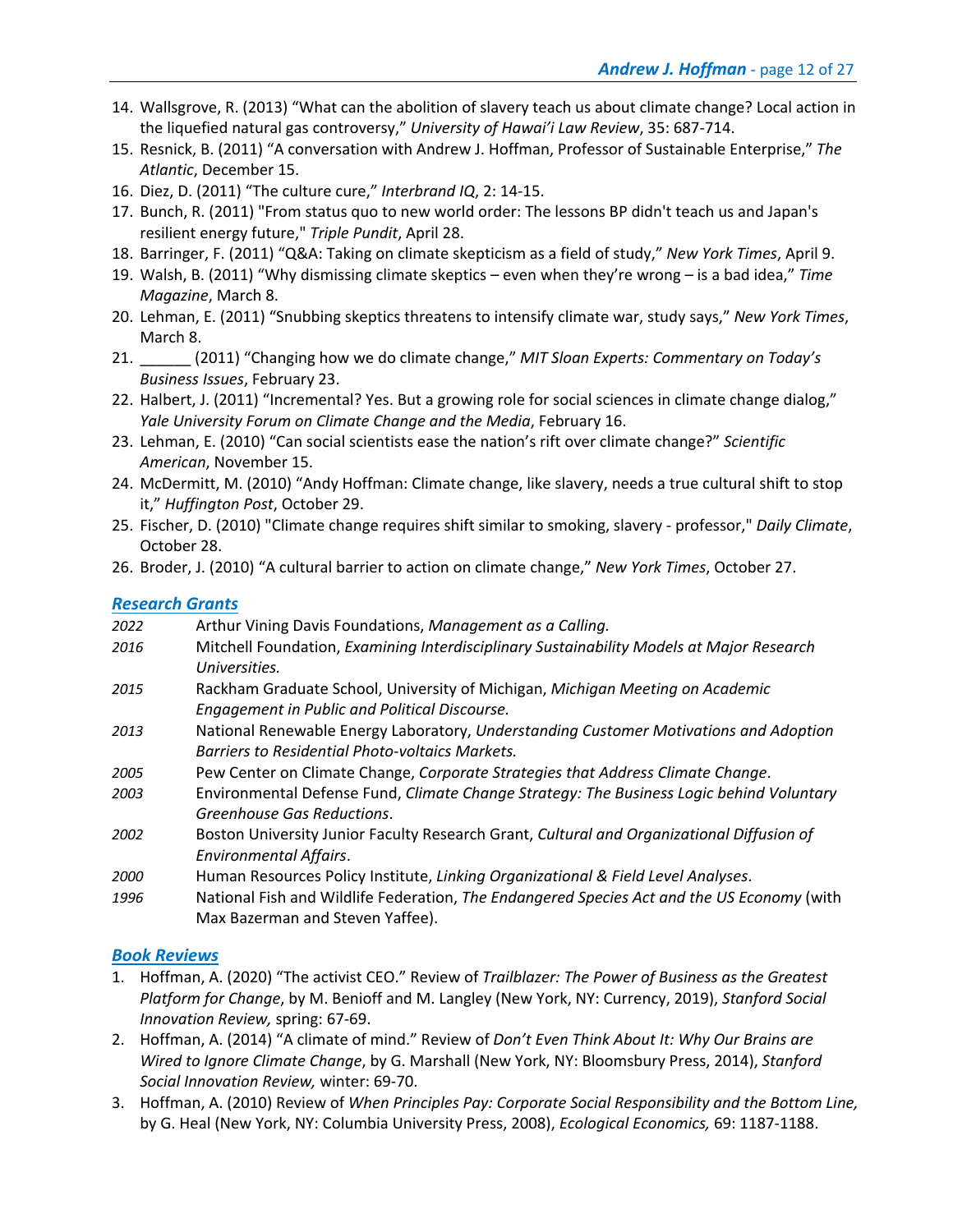4. Hoffman, A. (2010) Review of *Toward Sustainable Communities: Transition and Transformations in Environmental Policy*, by D. Mazmanian and M. Kraft (eds) (Cambridge, MA: MIT Press, 2009), *Environment and Planning B: Planning and Design,* 37(1): 189-190.

### *Book Forewords*

- 1. Hoffman, A. (2021) "Foreword," in S. Gilbertz and D. Hall, *Bringing Sustainability to the Ground Level: Competing Demands in the Yellowstone River Valley*. (New York, NY: Business Expert Press).
- 2. Hawkins, N. and A. Hoffman (2014) "Foreword," in D. Gerding, B. Kennedy, M. Lyon, J. Rego and E. Taylor, *Designing Innovative Corporate Water Risk Management Strategies from an Ecosystem Services Perspective* (Ann Arbor, MI: Erb Institute, University of Michigan).
- 3. Hoffman, A. and E. Plews (2013) "Foreword," in D. Cantor, C. Fay, M. Harrison, E. Levine and C. Zwicke, *Scaling Up Payments for Watershed Services* (Ann Arbor, MI: Erb Institute, University of Michigan).
- 4. Hoffman, A. (2011) "Foreword," in C. Laszlo and N. Zhexembayeva, *Embedded Sustainability: The Next Big Competitive Advantage* (Stanford, CA: Stanford Business Books).
- 5. Hoffman, A. (2009) "Foreword," in B. Boyd, N. Henning, E. Reyna, D. Wang, and M. Welch, *Hybrid Organizations: New Business Models for Environmental Leadership* (Sheffield, UK: Greenleaf Press).
- 6. Hoffman, A. (2008) "Foreword," in M. Diener, A. Parekh and J. Pitera, *High Performance Hospitality: Sustainable Hotel Case Studies* (Lansing, MI: American Hotel & Lodging Educational Institute).

### *Book Jacket Endorsements*

- 1. Barnett, M., I. Henriques and B. Husted (2022) *Salvaging Corporate Sustainability,* (Northampton, MA: Edward Elgar)
- 2. Mirvis, P. and B. Googins (2022) *Sustainability to Social Change,* (New York, NY: Kogan Page).
- 3. Ivanova, E. and I. Rimanoczy (2022) *Revolutionizing Sustainability Educatio,n* (London, UK: Routledge).
- 4. Bartunek, J. (ed.) (2022) *Social Scientists Confronting Global Crises*, (London, UK: Routledge).
- 5. Ganapathy, D. (2022) *Media and Climate Change* (London, UK: Routledge).
- 6. Rae, A. (2020) *Lead for the Planet: Five Practices for Confronting Climate Change,* (Toronto, CA: University of Toronto Press).
- 7. Sirianni, C. (2020) *Sustainable Cities in American Democracy,* (Lawrence, KS: University Press of Kansas).
- 8. Ehrenfeld, J. (2019) *The Right Way to Flourish,* (London, UK: Routledge).
- 9. Wirtenberg, J., L. Kelley, D. Lipsky and W. Russell (2018) *The Sustainable Enterprise Fieldbook: Building New Bridges*, Second Edition, (Oxford: Routledge).
- 10. Wright, C. and D. Nyberg (2015) *Climate Change, Capitalism and Corporations: Processes of Creative Self-Destruction*, (Cambridge, UK: Cambridge University Press).
- 11. Tsutsui, K. and A. Kim (eds.) (2015) *Corporate Social Responsibility in a Globalized World*, (Cambridge: Cambridge University Press).
- 12. Hannigan, J. (2014) *Environmental Sociology*, (Oxford: Routledge).
- 13. Dauvergne, P. and J. Lister (2013) *Eco-Business,* (Cambridge, MA: MIT Press).
- 14. De Lange, D. (2011) *Cliques and Capitalism: A Modern Networked Theory of the Firm* (New York: Palgrave MacMillan).
- 15. Rivera, J. (2010) *Business and Public Policy* (Cambridge, Cambridge University Press).
- 16. Boons, F. (2009) *Creating Ecological Value* (Cheltenham, UK: Edward Elgar).
- 17. Stead, E. and J. Stead (2009) *Management for a Small Planet*, 3rd ed. (Irvine, CA: M.E. Sharpe)
- 18. Sullivan, R. (2009) *Corporate Responses to Climate Change*, (Sheffield, UK: Greenleaf Press).
- 19. Ehrenfeld, J. (2008) *Sustainability by Design: A Subversive Strategy for Transforming Our Consumer Culture* (Yale University Press).
- 20. Howard-Grenville, J. (2008) *Corporate Culture and Environmental Practice: Making Change at a High-Tech Manufacturer*, (Northampton, MA: Edward Elgar).
- 21. Hamschmidt, J. (ed.) (2007) *Case Studies in Sustainability Management and Strategy* (Sheffield, UK: Greenleaf Publishing).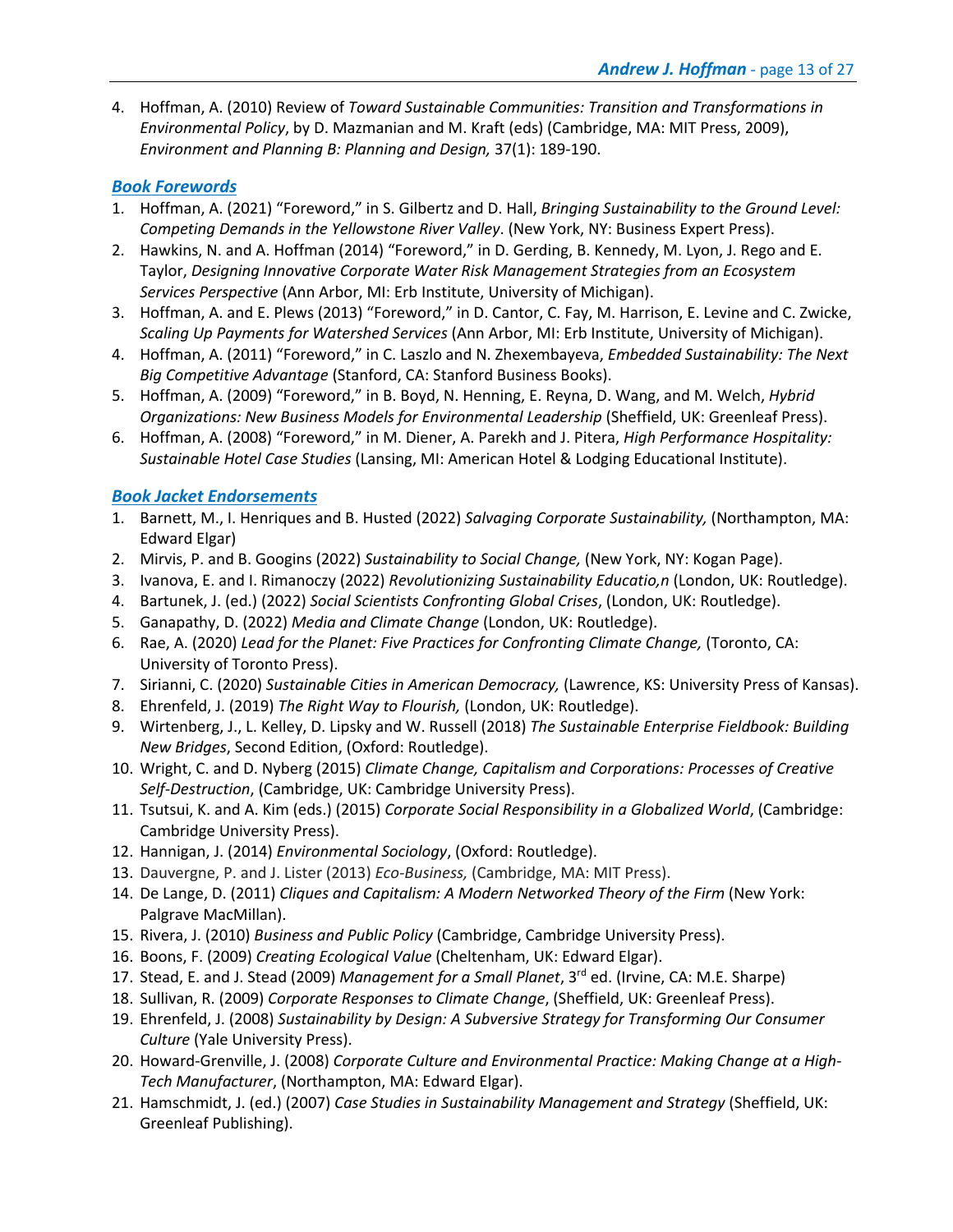- 22. Fraidenburg, M. (2007) *Intelligent Courage: Natural Resource Careers that Make a Difference*, (Malabar, FL: Krieger Publishing Group).
- 23. Sandelands, L. (2005) *Man & Nature in God*, (London: Transaction Publishers).

### *Selected Conference Papers Presented*

Academy of Management; American Chemical Society; American Sociological Association; Behavior, Energy and Climate; Critical Management Studies; European Group on Organizational Studies; Group on Organizations and the Natural Environment (GRONEN); Greening of Industry Network; Oikos Winter Academy; Oikos PhD Summer Academy; Social Science History Association; World Resources Institute BELL Conference.

### *Selected University Seminars Presented*

Adolfo Ibáñez University, Chile; Arizona State University; Bainbridge Graduate Institute; Boston College; Boston University; Brown University; Cambridge University; Carnegie Mellon University; Cass Business School; Colby College; Concordia University, Copenhagen Business School; Dong Hua University; Duke University; Florida International University; Franklin W. Olin College of Engineering; Harvard University; HEC Lausanne; INCAE; INSEAD; Interdisciplinary Committee on Organizational Studies (U of Michigan); Johns Hopkins University; Kennedy School of Government; Loyola University; Masarykova University, Czech Republic; McGill University; Michigan State University; MIT; Northwestern University; Oxford University; Pontificia Universidad Catolica, Chile; Presidio School of Management; Princeton University; Queen Mary University of London; Seattle University; Simon Fraser University; Stanford University; Swiss Federal Institute of Technology/ETH; University of Alberta; University of Bologna; University of British Columbia; University of California Berkeley; University of California Merced; University of California Santa Barbara; University of California Los Angeles; University of Concepcion, Chile; University of Geneva; University of Massachusetts at Amherst; University of Michigan; University of North Carolina; University of Oregon; University of Sydney; University of St. Gallen; University of Texas, Austin; University of Toledo; University of Toronto; University of Victoria; University of Virginia Law School; University of Warwick; University of Washington; University of Western Ontario (Ivey School of Business); Virginia Tech; Western Michigan University; Yale University.

### *Selected Invited Speeches and Panels*

Air & Waste Management Association; American Chemical Society; Behavior Energy and Climate Conference; Bloomberg Energy Futures Conference; Business, Energy and Climate Change; CERES; Conference Board, Corporate Climate Response Conference; Council on Competitiveness; Council on Foundations: Delta Environmental Consultants; Holcim (US) Corporation; League of Conservation Voters; Materials Research Society; Michigan Bar Association; Michigan Manufacturers Association; Ministry of Foreign Affairs, Chile; National Press Club; Ropes & Gray Law Firm; The American Bar Association; The Conference Board; The Corporate Environmental, Health & Safety Management Roundtable; The Exxon-Mobil Corporation; The Forest Products Research Council; The Global Environmental Management Initiative (GEMI); Mid-America Regulatory Conference; State of Michigan Natural Resources and Environmental Affairs Committee; Michigan Council on Foundations; The Minnesota Pollution Control Agency; The Murie Center; The National Academy of Sciences; The National Association of Environmental Management; The Novartis Corporation; Responsible Research in Business & Management Network; Skadden Annual Energy Conference; The Society for Behavioral Medicine; The Southern Company; Sustainable Brands; The Sustainable Governance Forum on Climate Risk; US Dept of Commerce, National Oceanic and Atmospheric Administration; World Business Council for Sustainable Development; World Forum on Enterprise and Environment

### *Conferences Organized*

*2015 Academic Engagement in Public and Political Discourse,* with the Graham, Energy and Risk Science Centers at the University of Michigan.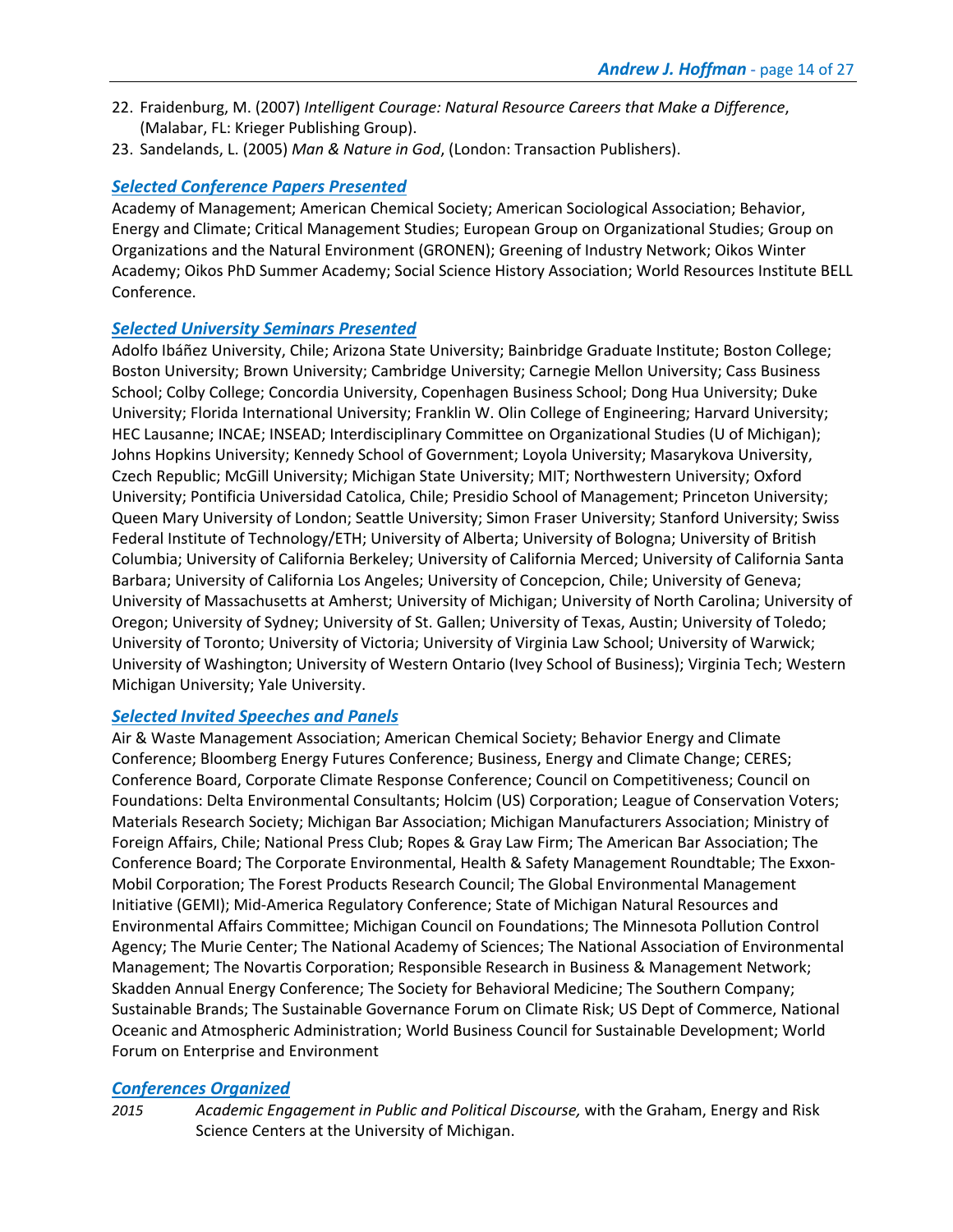- *2014 Engaging with the Private Sector for Long Term Impact,* with the Leopold Leadership Fellowship, Stanford University.
- *2013 Executive Forum on Business and Climate,* with National Climatic Data Center, Washington DC.
- *2013 Climate Change Education: Preparing Current and Future Business Leaders,* with the National Academies of Science, Washington DC.
- *2012 Social Science Perspectives on the Climate Change Debate,* with the Union of Concerned Scientists, Ann Arbor, MI.
- *2010 Constructing Green***,** with Rebecca Henn, Ann Arbor, MI.
- *2009 Addressing the Challenges of Climate Change through the Behavioral and Social Sciences,* with the National Academies of Science, Washington DC.
- *2009 Sustainable Energy Fellowship,* with researchers from Arizona State University, Cornell University, and Duke University**,** Ann Arbor, MI.
- *2007 Religious Perspectives on Climate Change*, Ann Arbor, MI.
- *2006 Corporate Strategies that Address Climate Change*, with the Pew Center on Global Climate Change, Ann Arbor, MI.
- *2005 Reframing the Climate Change Debate*, Ann Arbor, MI.
- *2000 Organizations, Policy and the Natural Environment: Institutional and Strategic Perspectives*, with Marc Ventresca, Evanston, Il.
- *1998 Senior Level Dialogue on Climate Change Policy II,* Evanston, Il.
- *1997 Senior Level Dialogue on Climate Change Policy I,* Evanston, Il.

# **ENGAGEMENT**

## *Print Essays and Editorials*

- 1. Hoffman, A. (2012) "Warm spring weather and global warming: If scientists could only be so persuasive," *Christian Science Monitor*, March 21.
- 2. Hoffman, A. and P. Frumhoff (2012) "On climate change, society trails science," *Philadelphia Inquirer*, February 27.
- 3. Hoffman, A. and P. Frumhoff (2012) "Toward one America on climate change," The McClatchy Group: *Miami Herald, Olympian, Sacramento Bee, Kansas City Star, San Luis Obispo Tribune, Idaho Statesman, Sun Herald,* and *Bradenton Herald*, February 23.
- 4. Hoffman, A. (2011) "Don't ignore climate skeptics. Talk to them differently," *Christian Science Monitor*, June 24.
- 5. Hoffman, A. (2010) "A new era of climate change consciousness," *Fast Company*, February 17.
- 6. Hoffman, A. (2009) "The limits of carbon pricing: Can high prices alone cut emissions?" *Business Week*, November 18.
- 7. Hoffman, A. (2009) "Not 'green' jobs. Just jobs," *Corporate Responsibility Officer*, Summer: 46-47.
- 8. Hoffman, A. (2009) "Deconstructing the ivory tower: Business schools' reliance on theory-driven research ignores the pressing needs of real-world managers" *Corporate Responsibility Officer,*  January/February: 44-46.
- 9. Hoffman, A. (2008) "Climate change: Calling the fossil fuel abolitionists," *Ethical Business,* May 28.
- 10. Hoffman, A. (2008) "Climate change: Triggering an early strike on CO2," *Corporate Responsibility Officer*, March/April: 48-49.
- 11. Hoffman, A. (2008) "The optimistic environmentalist," *Carbon Business*, Spring: 14-16.
- 12. Hoffman, A. (2007) "Down in Front: Business is already acting on the climate threat -- and waiting for Washington to catch up," *Grist*, February 1.
- 13. Hoffman, A. (2007) "Consensus builds to create limits on carbon emissions. Urgency on climate change stirs firms to demand change," *Detroit News*, November 14: 11A.
- 14. Hoffman, A. (2007) "Bean counters, Not tree huggers," *Dividend*, Spring: 32-33.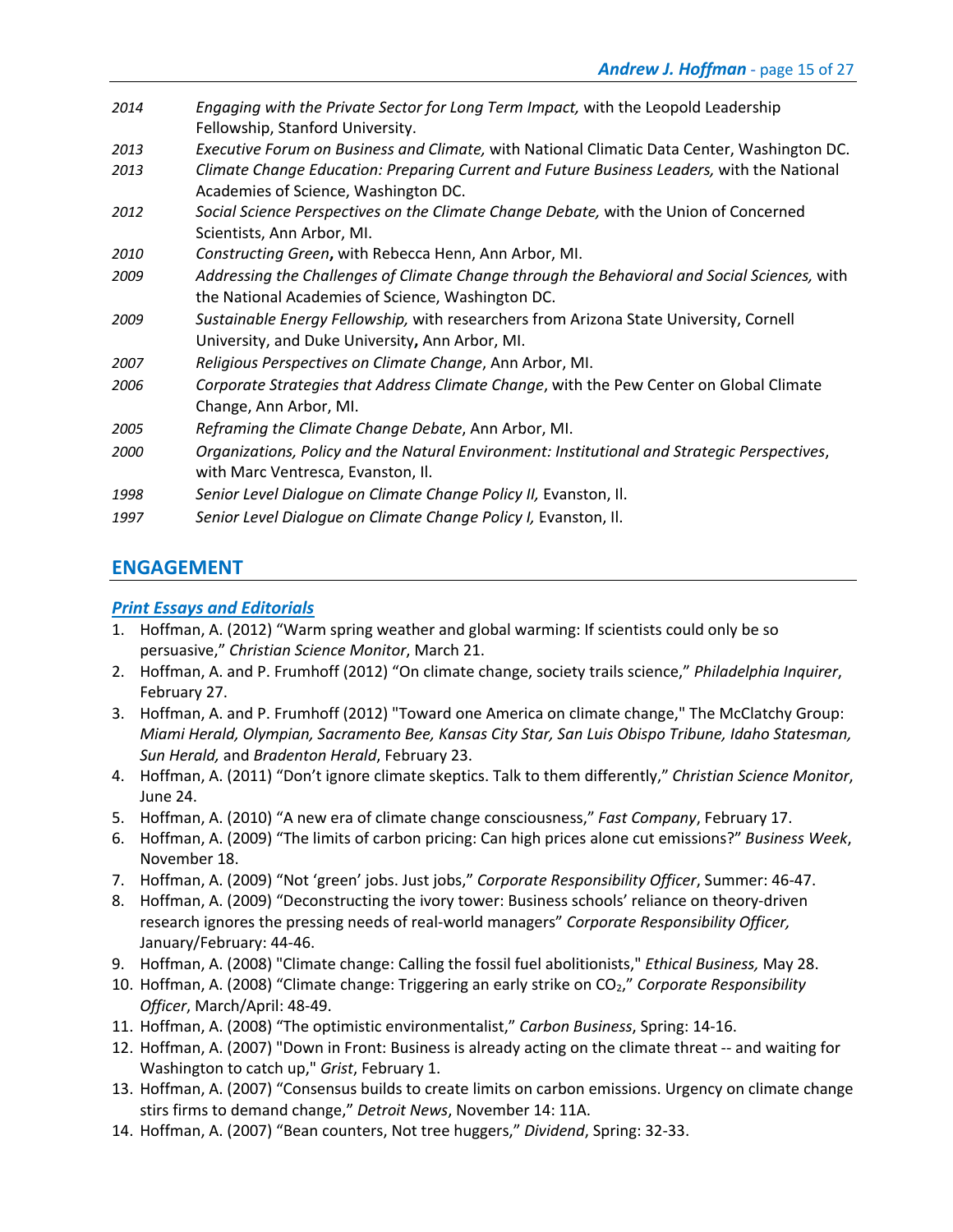- 15. Hoffman, A. (2006) "The real thing: Coca-Cola learns a tough lesson about corporate sustainability," *Grist*, September 5.
- 16. Hoffman, A. and T. Lyon (2005) "Fighting global warming helps MI. Jobs: If Bush won't take action on climate change, business, labor and other groups will do it for him," *Detroit News*, July 15: 11A.
- 17. Hoffman, A. (1999) "Environmental education in business school," *Environment,* 41 (1): 4-5.
- 18. Hoffman, A. (1993) "The US hazardous waste legacy," *Environment*, 35(1): 4-5.

# *Web Essays* (text)

- 1. "Management as a calling," *Corporate Eco-Forum Spotlight*, March 7 (2021).
- 2. "A better way for billionaires who want to make massive donations to benefit society," *The Conversation*, December 2 (2020).
- 3. "The cultural shift that is underway," *Foresight Climate & Energy*, April 14 (2020).
- 4. "How we respond to COVID-19 foreshadows future life in the Anthropocene," *Organizations and the Natural Environment,* March 29 (2020) (with Dev Jennings).
- 5. "Forecast 2020 Sustainability: Action on climate change, big changes in transportation and agriculture," *Ross Thought in Action*, December 10 (2019).
- 6. "It's time for business to transform the market to address our critical challenges: Here's how," *Center for Climate and Energy Solutions (C2ES)*, October 21 (2019).
- 7. "Standing on top of the wrong wall," *Business and Management Ink*, May 6 (2019) (with A.R. Elangovan).
- 8. "Democracy is giving way to the market, and ultimately to the mob. James Madison would be appalled," *Michigan Journal of Public Affairs*, April 15 (2019).
- 9. "The role of business in the Anthropocene," *Corporate Eco Forum CEF Spotlight*, March 4 (2019).
- 10. "Shutdown's economic impact is a forceful reminder of why government matters," *The Conversation*, January 22 (2019) (with Ellen Hughes-Cromwick).
- 11. "Institutional-political scenarios for Anthropocene society," *Business and Management Ink*, December 20 (2018) (with Dev Jennings).
- 12. "Rising insurance costs may convince Americans that climate change risks are real," *The Conversation*, October 22 (2018).
- 13. "Nobel award recognizes how economic forces can fight climate change," *The Conversation*, October 9 (2018) (with Ellen Hughes-Cromwick).
- 14. "Repurposing management education to serve society," *Aspen Institute Blog*, May 9 (2018).
- 15. "The next phase of business sustainability," *Corporate Eco Forum EcoInnovator*, March 12 (2018).
- 16. "Why the web has challenged scientists' authority and why they need to adapt," *The Conversation*, March 1 (2018).
- 17. "How Bill McKibben's radical idea of fossil-fuel divestment transformed the climate debate," *The Conversation*, December 11 (2017) (with Todd Schifeling).
- 18. "Dow, University of Michigan on driving sustainability education," *Greenbiz*, December 1 (2017) (with Neil Hawkins).

ü Also posted in *The Corporate Eco-Forum EcoInnovator*, December 4.

- 19. "When politicians cherry-pick data and disregard facts, what should we academics do?" *The Conversation*, June 12 (2017).
- 20. "Trump, carbon neutrality and the next phase of business sustainability," *The Conversation*, December 11 (2016).
- 21. "How to bridge the political divide at the holiday dinner table," *The Conversation*, November 22 (2016).
- 22. "What is your theory of change?" *Huffington Post*, November 22 (2016).
- 23. "Climate change and the presidential race: Lessons from the Reagan years," *The Conversation*, September 27 (2016).
- 24. "What is your model of leadership?" *Huffington Post*, September 19 (2016).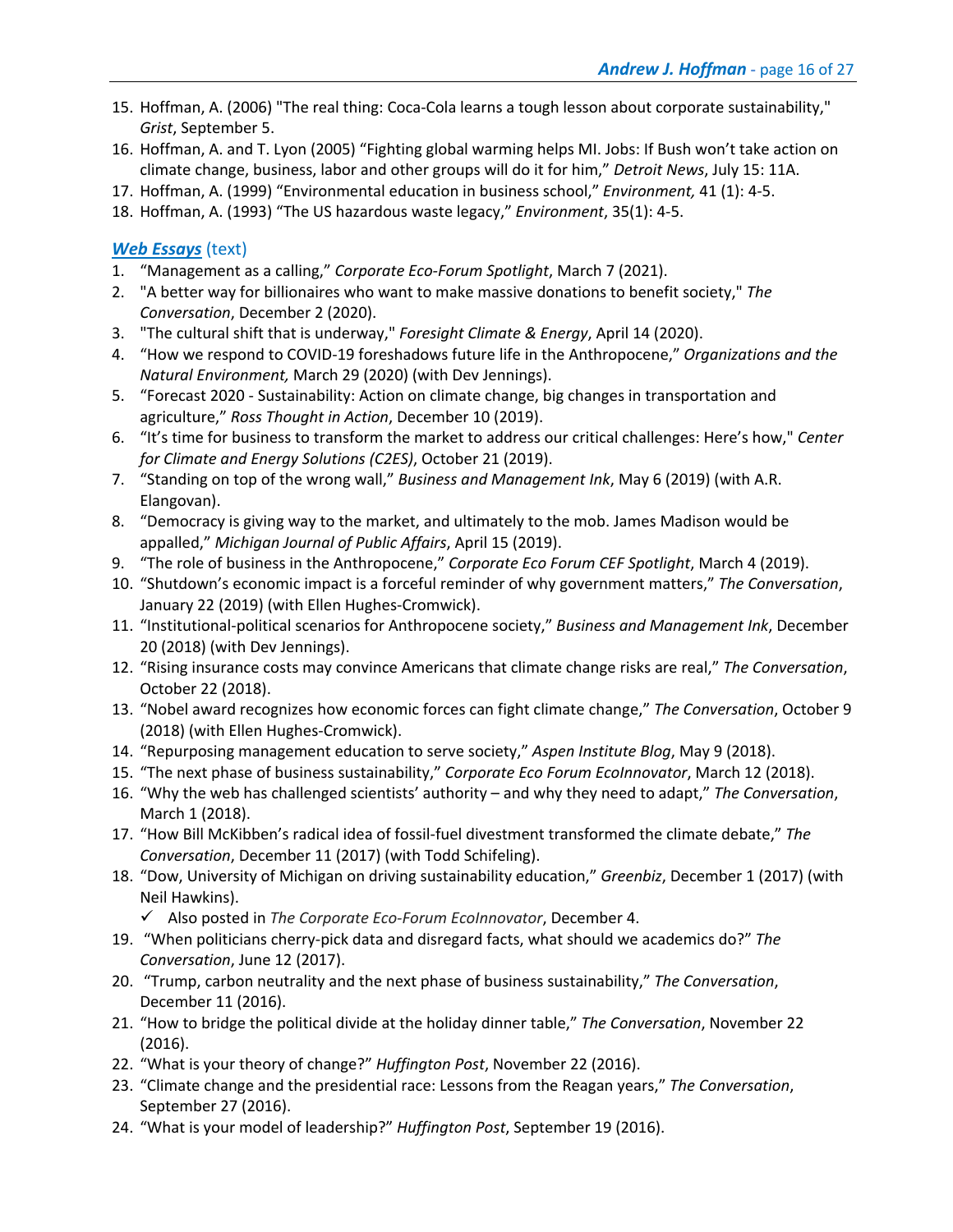- 25. "Why academics are losing relevance in society and how to stop it," *The Conversation*, September 5 (2016).
- 26. "The 'Great Work' of business sustainability," *Corporate Eco Forum EcoInnovator*, June 27 (2016).
- 27. "Science communicators or science mediators?" *Leopold Leadership 3.0*, June 22 (2016).
- 28. "The limits of intellectual reason in our understanding of the natural world," *The Conversation*, June 1 (2016)
- 29. "Finding purpose: The solution-driven business," *Greenbiz*, May 28 (2016)
- 30. "Pursuing a life of meaning," *The Huffington Post (Great Work Cultures)*, May 24 (2016)
- 31. "Sustainability: How do we get from here to there (Part 2)," *Mitchell Foundation Blog*, May 24 (2016)
- 32. "Finding purpose: Environmental stewardship as a personal calling," *The Huffington Post (ARCS)*, May 18 (2016)
- 33. "Sustainability: How do we get from here to there (Part 1)," *Mitchell Foundation Blog*, May 17 (2016)
- 34. "Finding your purpose," *Vistage*, May 13 (2016)
- 35. "Eco-authenticity: Advocating for a low carbon world while living a high carbon lifestyle," *The Conversation*, March 31 (2016)
- 36. "How driverless vehicles will redefine mobility and change car culture," *The Conversation*, February 24 (2016.)
- 37. "Seven market signals that business needs before it embraces the Paris Climate Agreement," *The Conversation*, December 16 (2015).
- 38. "Breaking the link between a conservative worldview and climate skepticism," *The Conversation*, October 29 (2015).
- 39. "Pope Francis goes to Washington but speaks past the politicians," *The Conversation*, September 25 (2015).
- 40. "Capitalism must evolve to solve the climate crisis," *The Conversation*, September 16 (2015).
- 41. "Where did all the conservative environmentalists go?" *The Conversation*, August 7 (2015).
- 42. "The pope, climate change and the cultural dimensions of the Anthropocene," *The Conversation*, July 17 (2015).
- 43. "Pope's encyclical on 'ecological crisis' asks us to examine our deepest values and beliefs," *The Conversation*, June 18 (2015).
- 44. "American universities: Reclaiming our role in society," *The Conversation*, June 1 (2015) (with Andrew Maynard).
- 45. "It's not just what you know; it's what you believe," *Perspective: Sustainability Blog from the Erb Institute*, May 1 (2015).
- 46. "Finding your model of leadership and change," *Perspective: Sustainability Blog from the Erb Institute*, April 17 (2015).
- 47. "The Pope as messenger: Making climate change a moral issue," *The Conversation*, April 10 (2015) (with Jenna White).
- 48. "Social sciences are best hope for ending debates over climate change," *The Conversation*, April 2 (2015).
- 49. "A renewed focus and tone for O&NE scholarship," *Organizations and the Natural Environment Blog,* March 27 (2015) (with P. Devereaux Jennings).
- 50. "From Al Gore to Solyndra, 4 ways culture shapes the climate debate," *Greenbiz*, February 27 (2015).
- 51. "Climate change's poisoned culture," *Geographical*, February 5 (2015).
	- ü Also posted in *The Planet Blue Conversation*, February 4 and *Stanford University Press blog*, February 26.
- 52. "Literature review: The social science of climate change belief/disbelief," *Organizations and the Natural Environment Blog,* November 24 (2014)
- 53. "The cultural schism of climate change: How science takes a back seat to identity politics in the U.S.," *Stanford University Press blog*, October 24 (2014).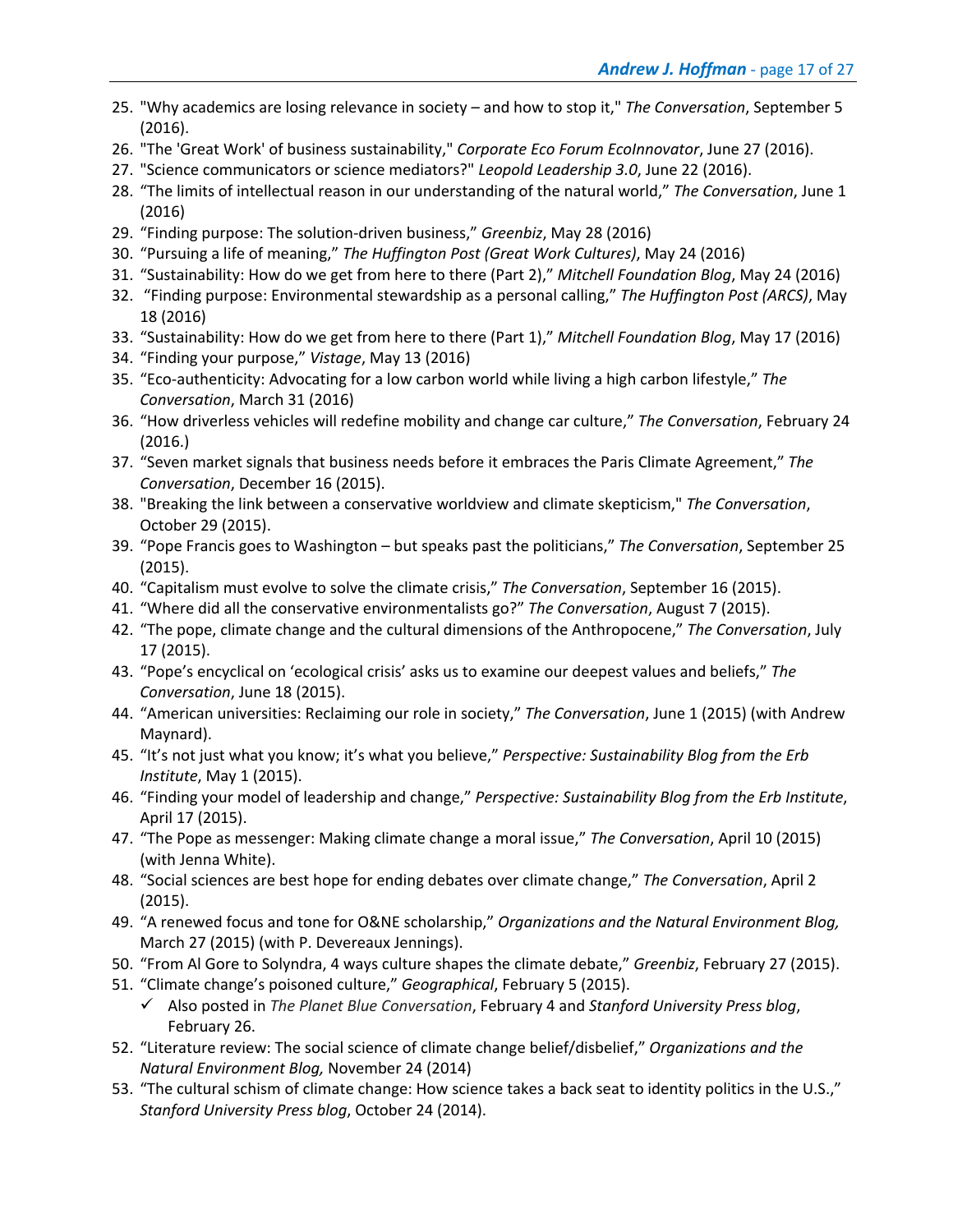- 54. "Welcome to the sustainability community: Past, present and future," *Perspective: Sustainability Blog from the Erb Institute*, September 25 (2014).
- 55. "Galileo and the climate change debate," *Perspective: Sustainability Blog from the Erb Institute*, July 19 (2014).
- 56. "Valuing economy and environment: Why we care," *Triple Pundit*, July 1.
	- ü Also posted in *Perspective: Sustainability Blog from the Erb Institute,* May 12 (2014).
- 57. "Business must drive the social debate over climate change," *The Planet Blue Conversation*, January 24 (2014).
- 58. "Reflections on a theory of change," *Perspective: Sustainability Blog from the Erb Institute*, December 18 (2013).
- 59. "The balancing act: Public engagement for the academic scholar," *The Union of Concerned Scientists, The Equation*, November 5 (2013).
- 60. "Sustainability in the global marketplace: Our global future in the Anthropocene," *Triple Pundit*, November 5 (2013) (with Jalal and Terry Nelidov).
- 61. "Sustainability in the global marketplace: Business-almost-as-usual," *Triple Pundit*, October 29 (2013) (with Jalal and Terry Nelidov).
- 62. "The wrong-headed solutions of corporate sustainability," *Greenbiz*, April 10 (2013) (with John Ehrenfeld).
- 63. "Global business responses to climate change: Where to now?" *The Conversation*, Australia, March 18 (2013) (with Christopher Wright).
- 64. "Building our collective history: A compendium of survey papers on Business & the Natural Environment, *Organizations and the Natural Environment Blog,* February 21 (2013).
- 65. "The 'how' in the climate debate," *Management INK*, Sage Publications, January 17 (2013).
- 66. "Finding hope for a sustainable world," *Perspective: Sustainability Blog from the Erb Institute*, December 10 (2012).
- 67. "From classroom to corporation: Bringing fresh thinking to sustainability learning," *GreenBiz*, November 30 (2012) (with Terry Yosie and Rick Bunch).
- 68. "Now is the time to renew business leadership on climate policy," *Corporate Eco Forum*, November 11 (2012).
- 69. "Why we need to stop talking about climate change," *GreenBiz*, September 2 (2012) (with Tom Catania).
- 70. "Structured conversation on 'public intellectualism'," *Leopold Leadership 3.0*, August 14 (2012).
- 71. "USCAP version 2.0," *SustainAbility Blog*, January 23 (2012).
- 72. "Are academic scholars 'lost to the academy'? A call for more public intellectuals in the climate change debate," *Network for Business Sustainability*, January 16 (2012).
- 73. "Climate change in word clouds: The conflicting discourse of climate change," *Pew Center on Climate Change blog*, September 8 (2011).
- 74. Thirty-five years of research on business and the natural environment," *Organizations and the Natural Environment Blog*, July 13 (2011).
- 75. "Job versus vocation: What I didn't learn in B-School," *Harvard Business Review, The Conversation*, May 18 (2010).
- 76. "How camaraderie works: What they don't teach you in B-School," *Harvard Business Review, The Conversation*, May 11 (2010).
- 77. "Trusting your gut: What they don't teach you in B-School," *Harvard Business Review, The Conversation*, April 30 (2010).
- 78. "Talking across cultures (with or without profanity)," *Harvard Business Review, The Conversation*, April 23 (2010).
- 79. "Firing someone: What they don't teach you in B-School," *Harvard Business Review, The Conversation*, April 15 (2010).
- 80. "Are you green? Yes? But how 'dark' or 'bright' green is that?" *Our Values*, April 27 (2009).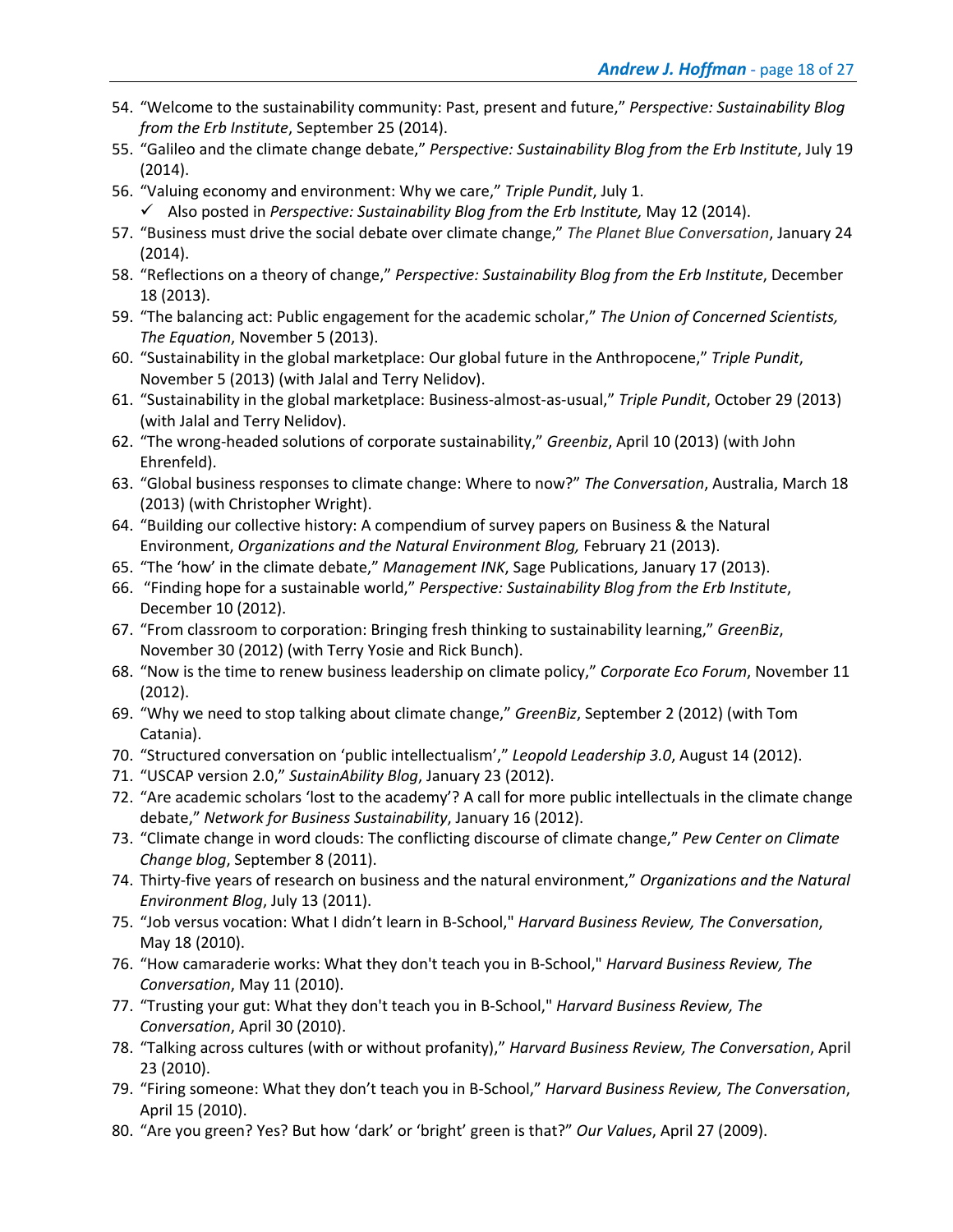- 81. "What are the crucial environmental issues from bright to dark green?" *Our Values*, April 28 (2009).
- 82. "Green goes mainstream but is it a trendy sprout or a historic shift?" *Our Values*, April 29 (2009).
- 83. "In praise of dark greens" Do we really want 'green' to fade?" *Our Values*, April 30 (2009).
- 84. "Climate change: How your business can help and profit," *Harvard Business Review blog*, April 23 (2008) (with John Woody).
- 85. The simple economics of offshore drilling," *Perspective: Sustainability Blog from the Erb Institute*, August 7 (2008) (with Tom Lyon).

### *Podcasts* (audio)

- 1. "Necessarily global: How the pandemic forces us to think bigger," *Ideas Roadshow*, April 6 (2022).
- 2. "Will future business leaders use their power differently?" *Innovation Forum*, February 26, 2021.
- 3. "Living with purpose," *What's America's Purpose*, January 16 (2021).
- 4. "Shareholder primacy and COVID-19," *The Conversation Lab*, May 10 (2020).
- 5. "Management as a calling: Yielding positive performance through positive leadership," *Harvesting Happiness Talk Radio*, February 22 (2020).
- 6. "Without widespread cultural change, the climate crisis won't be solved, says UM expert," *Stateside, Michigan Public Radio*, October 23 (2019).
- 7. "Is corporate sustainability broken?" *Network for Business Sustainability*, with Brad Zarnett, June (2019).
- 8. "A conversation with and call to action from Andrew J. Hoffman," *The World's We Want*, May (2018).
- 9. "Interview by Don Shafer," *Roundhouse Radio*, March (2018).
- 10. "What happens if there's an outright denial of climate science from the White House?" *Environment Report, Michigan Public Radio,* November (2016).
- 11. "Is the Ivory Tower's decline in relevance a symptom of a post-factual world?" *Stateside, Michigan Public Radio,* October (2016).
- 12. "Self-driving vehicles could change the way we relate to mobility," *Stateside, Michigan Public Radio,* May (2016).
- 13. "In a word? Politics of climate change," *Stateside, Michigan Public Radio,* October (2014).
- 14. "Why aren't more university researchers engaging with the public?" *Stateside, Michigan Public Radio,* July (2014).
- 15. "When worldviews collide," *The Communications Network*, May (2014).
- 16. "Business looks to take advantage of green initiatives," *Business Today, ABC TV Australia*, April (2013).
- 17. "Promoting broker frames," *Climate Access*, August (2012).
- 18. "Conservation in the Anthropocene," *Generation Anthropocene, Stanford University*, August (2012).
- 19. "Building a sustainable future through business," *Generation Anthropocene, Stanford University*, July (2012).
- 20. "We can't solve our environmental problems without business," *Grist*, July (2012).
- 21. "Talking past each other? Cultural framing of skeptical and convinced logics in the climate change debate," *Organization & Environment,* March (2011).
- 22. "Andrew Hoffman talks about his new book, Builder's Apprentice," *U of Michigan,* April (2010).
- 23. "Climate change strategies in business," *U of Michigan Energy Institute,* March (2008).
- 24. "Is consumerism sustainable," *U of Michigan,* November (2007).

### *Webcasts* (video)

- 1. Science Animated, *Reimagining Business Education as if People and the Planet Really Matter* (2022).
- 2. Responsible Research in Business Management network, *Management as a Calling* (2021).
- 3. The Chronicle of Higher Education and The Conversation (US), *The Engaged Scholar: The risks, rewards and responsibilities of bringing your research to the public,* a discussion with Michael Crow, President of Arizona State University (2021).
- 4. Responsible Research in Business Management network, *The Engaged Scholar* (2021).
- 5. International Humanistic Management Association, *Exploring Engaged Scholarship* (2021).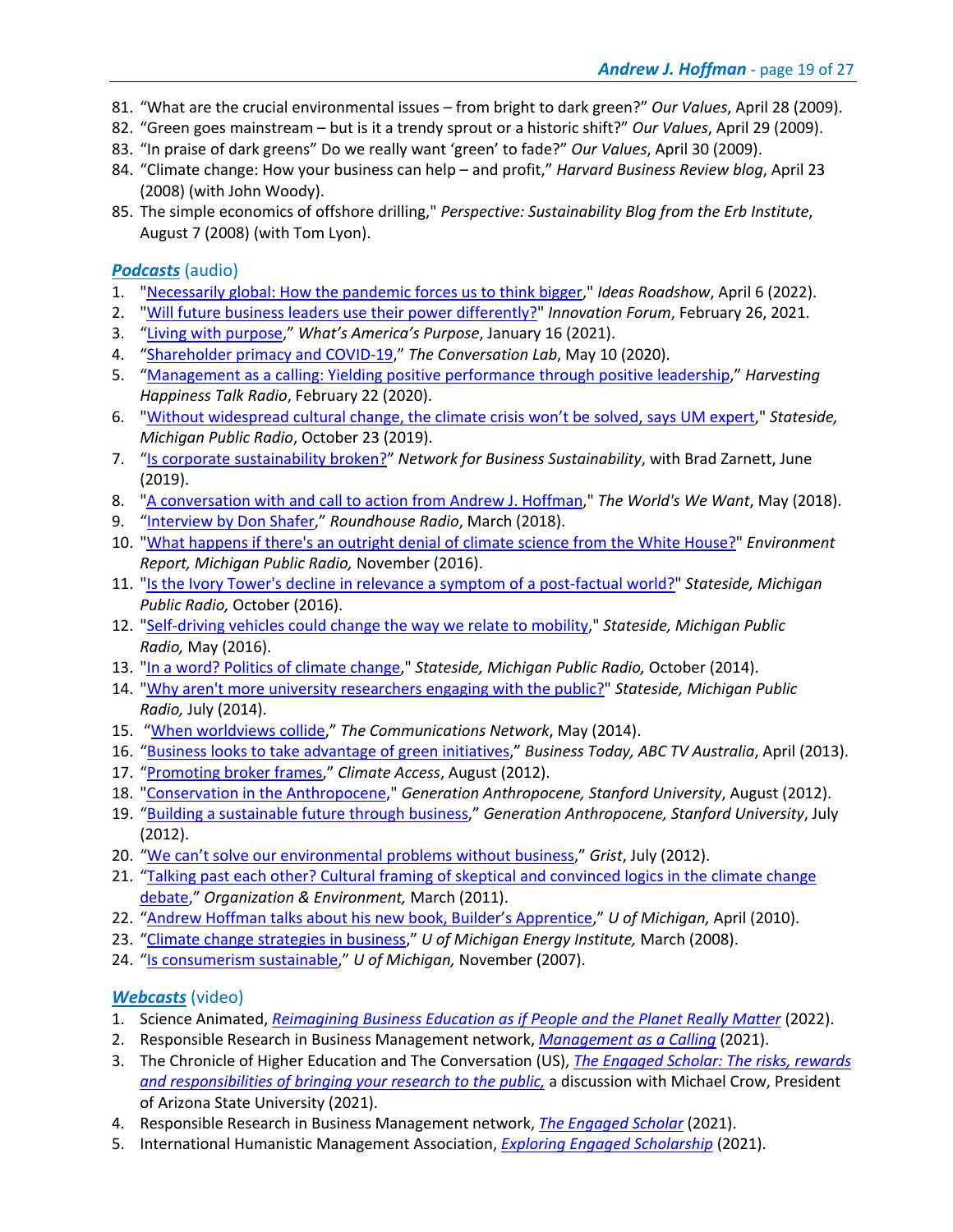- 6. Supply Chain Matters, *Managing the Pace of Change from Fossil-Fuels to Clean Energy* (2021).
- 7. Supply Chain Matters, *Achieving Carbon Neutrality Requires Looking at the Entire Equation* (2021).
- 8. *Panel Discussion* on the documentary *Beyond Zero*, with Erin Meezan, Chief Sustainability Officer at Interface; Nathan Havey, Writer and Director; and Diana Propper, Executive Producer (2021).
- 9. United Nations PRME, "Business education as if people and the planet really matter," (2020) (beginning at 28:30).
- 10. Supply Chain Matters, *New Approaches to Achieving Sustainability Commitments* (2020).
- 11. Osher Lifelong Learning Institute, *The Business Challenge of Climate Change* (2020).
- 12. Osher Lifelong Learning Institute, *The Personhood of the Corporation* (2020).
- 13. Citizens' Climate Lobby, Webinar and Lecture. (2019).
- 14. Citizens' Climate Lobby, Climate University, **Extended Q&A.** (2019).
- 15. West Michigan USGBC Keynote Address, "The next phase of business sustainability." (2018).
- 16. Loyola University Chicago, 2018 Convocation Address, (2018).
- 17. McGill University, Sustainability Sciences and Technologies Initiative, "Academia's crisis of relevance and the emergent role of the engaged scholar." (2018).
- 18. College of St. Scholastica, Alworth Center for Peace and Justice, "Finding purpose: The Anthropocene and the next age of enlightenment." (2018).
- 19. U of Michigan/Dow Chemical Co., "The next phase of business sustainability," (2018).
- 20. U of Michigan, "Finding purpose: Environmental stewardship as a personal calling," (2016).
- 21. Sustainable Brands, "From enterprise integration to market transformation: The future of corporate sustainability," (2016).
- 22. Aspen Institute Faculty Pioneer Award, "Strategies for sustainable development," (2016).
- 23. U. of Michigan, "Finding purpose: Environmental stewardship as a personal calling," (2016).
- 24. Greentopia Further with Ford, Business and the Environment (2013).
- 25. Sydney Ideas, The Social Sciences and Climate Change: Structuring the Sources of Distrust (2013).
- 26. Ideas Roadshow*, Saving the World at Business School (2013).*
- 27. Skillsoft, Erb Thought Leadership (2013).
- 28. Skillsoft, Career as a Calling (2013).
- 29. Skillsoft, Connecting Sustainability to the Company Culture (2013).
- 30. Skillsoft, Corporate Responsibility for Social and Environmental Problems (2013).
- 31. Skillsoft, Examples of the Future of Energy (2013).
- 32. Skillsoft, Global Warming: What to Do (2013).
- 33. Skillsoft, Hope for Sustainability Problems (2013).
- 34. Skillsoft, Hybrid Corporations (2013).
- 35. Skillsoft, Reactions to Energy Change through History (2013).
- 36. Skillsoft, Social Acceptance of Climate Change (2013).
- 37. U. of Michigan, Teaching Sustainability in a Business School (2013).
- 38. U. of Michigan, Windex Maker Gets Sued, What Went Wrong? A Case Study (2013).
- 39. Skillsoft, A Manager's Guide to Thinking About Environmental Issues (2008).
- 40. Skillsoft, Carbon Exposure: What It Is and What You Can Do About It (2008).
- 41. Skillsoft, Climate Change: What's Your Business Strategy? (2008).
- 42. Skillsoft, Influencing Policy Development in a Carbon-Constrained World (2008).
- 43. U. of Michigan, Faith meets Science: Religious Views on Climate Change, (2007).

### *Professional Activities*

- *2017* Juror, 43rd International Environmental Film Festival, Czech Republic, October 5-7.
- 2012-2103 Co-organizer, National Climatic Data Center Executive Forums on Business and Climate I & II, Asheville, NC and Washington DC; NOAA, NCDC.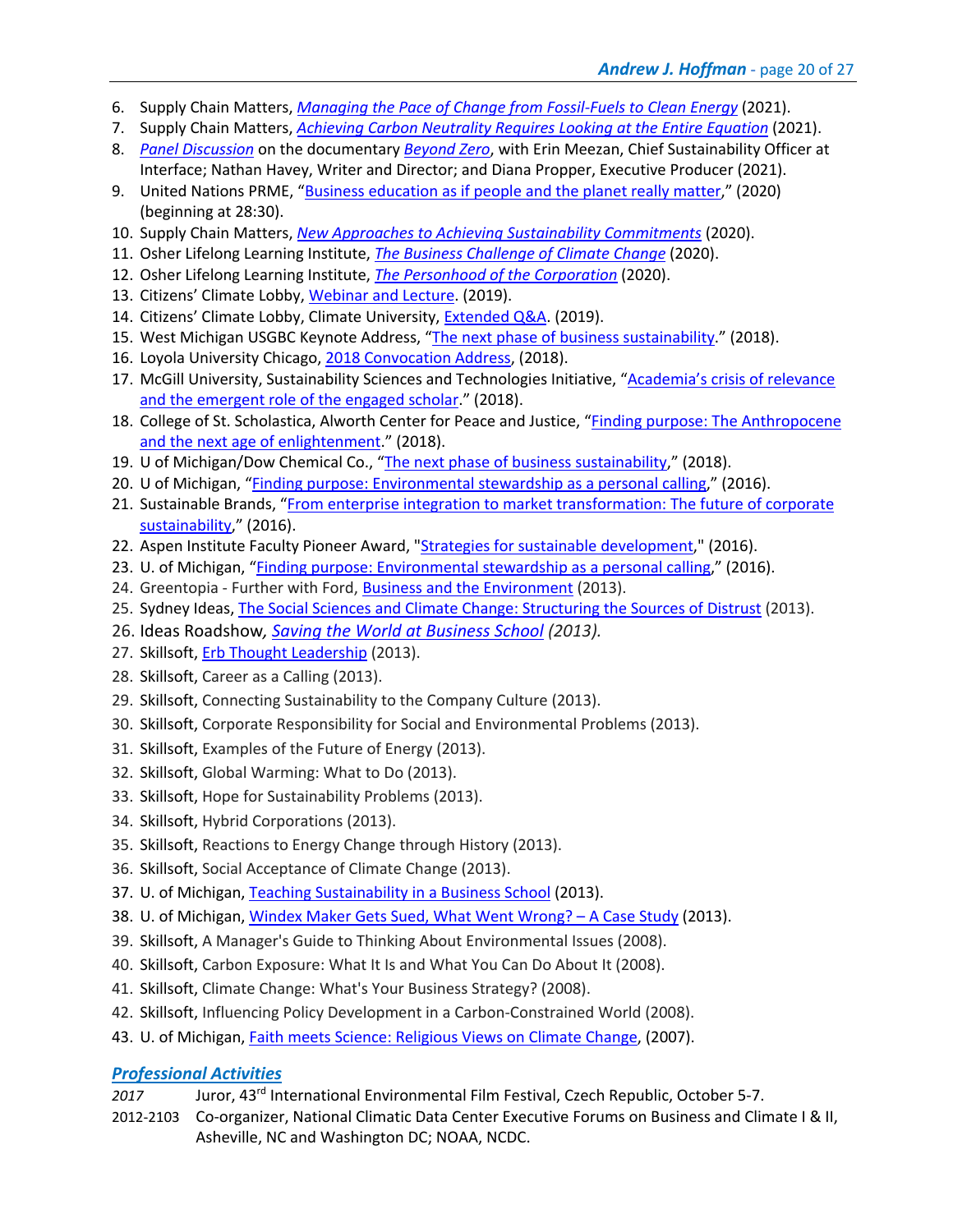2011-2012 Private workgroup on Sustainable Consumption, The Johnson Foundation.

- 2011-2012 Design charette advisor on The Greening of Yellowstone National Park, Wyoming.
- 2010 Report Advisor, *American Innovation: Manufacturing Low Carbon Technologies in the Midwest US*, The Climate Group.
- 2008 Expert Committee/Contributing author, *A Global Deal for Our Low Carbon Future*, Report commissioned by Tony Blair for the Lake Toya G8 Summit, The Climate Group
- 2007 Climate Strategy Summit, Dow Chemical Co., Midland MI.
- 2006 Stakeholder Dialogue moderator, Holcim (US) Corporation, Washington DC.
- 2006 Advisor, University of Michigan General Counsel, Vendor Dispute Review committee.
- 2005 Jury Member, Holcim Awards for Sustainable Construction, Cambridge, Mass.
- 2004 Instructor, Operational Strategy Group of the International Finance Corporation, World Bank, Warrenton, Va.
- 2004 National Science Foundation committee, *Societal Dimensions of Nanoscale Science and Engineering* grant review panel, Arlington, Va.
- 2003 Consultant, the World Business Council on Sustainable Development, Switzerland.
- 2000 Negotiations Instructor, Environment Defense Fund, Boston, MA. (with Max Bazerman and Leonard Greenhalgh).
- 1996 Negotiations Instructor, The Nature Conservancy, Alexandria, Virginia. (with Max Bazerman).

### *Selected Media Citations*

*The Atlantic; Boston Business Journal; Boston Phoenix; Business and the Environment; Business Week; Chemical Marketing Reporter; Chemical Week; Chicago Tribune; Chief Executive; Christian Science Monitor; CNNfn; Columbus Dispatch; Corporate Board Member; Crain's Detroit Business; Daily Environment Report; Detroit Free Press; E&E News; Electric Power Daily; Energy Trader; Environment Health & Safety Management; HazMat Magazine; Monday Morning (Danish); National Geographic; New England's Environment; New York Times; Newswire; Petroleum Economist; Physics Today; Point Carbon; PRWeb; Reuters; San Francisco Chronicle; Strategy+Business; Taipei Times; The Daily Free Press; The Detroit News; The Multinational Monitor; Scientific American; Time; US News & World Report; US States News; Wall Street Journal; Waste News; Wired News.*

#### *Selected Radio and TV Appearances*

*National Public Radio (On-Point, Talk of the Nation, All Things Considered, Living on Earth, Marketplace; Public Radio International)*; *BYU Radio; Michigan Public Radio; Minnesota Public Radio; Seattle Public Radio; Utah Public Radio; Wyoming Public Radio; Bloomberg Radio*; *Progressive Radio Network; Canadian Broadcasting Company; ABC TV Australia.*

#### *Documentaries*

Public Broadcasting System (PBS) (2017) *Saving Grace, Saving Place.* Ideas Roadshow (2022) *Pandemic Perspectives*.

*Music CD Liner Notes* Vienna Teng (2013) *Aims*

# **TEACHING**

### *Courses Taught at University of Michigan (2004-present)*

MO680: Reexamining Capitalism

MO510/PubPol511: Business in Democracy: Advocacy, Lobbying and the Public Interest

ü *Page Prize for Sustainability Issues in Business Curricula,* 2019 Grand Prize Winner BA525/NRE526: Erb Institute Seminar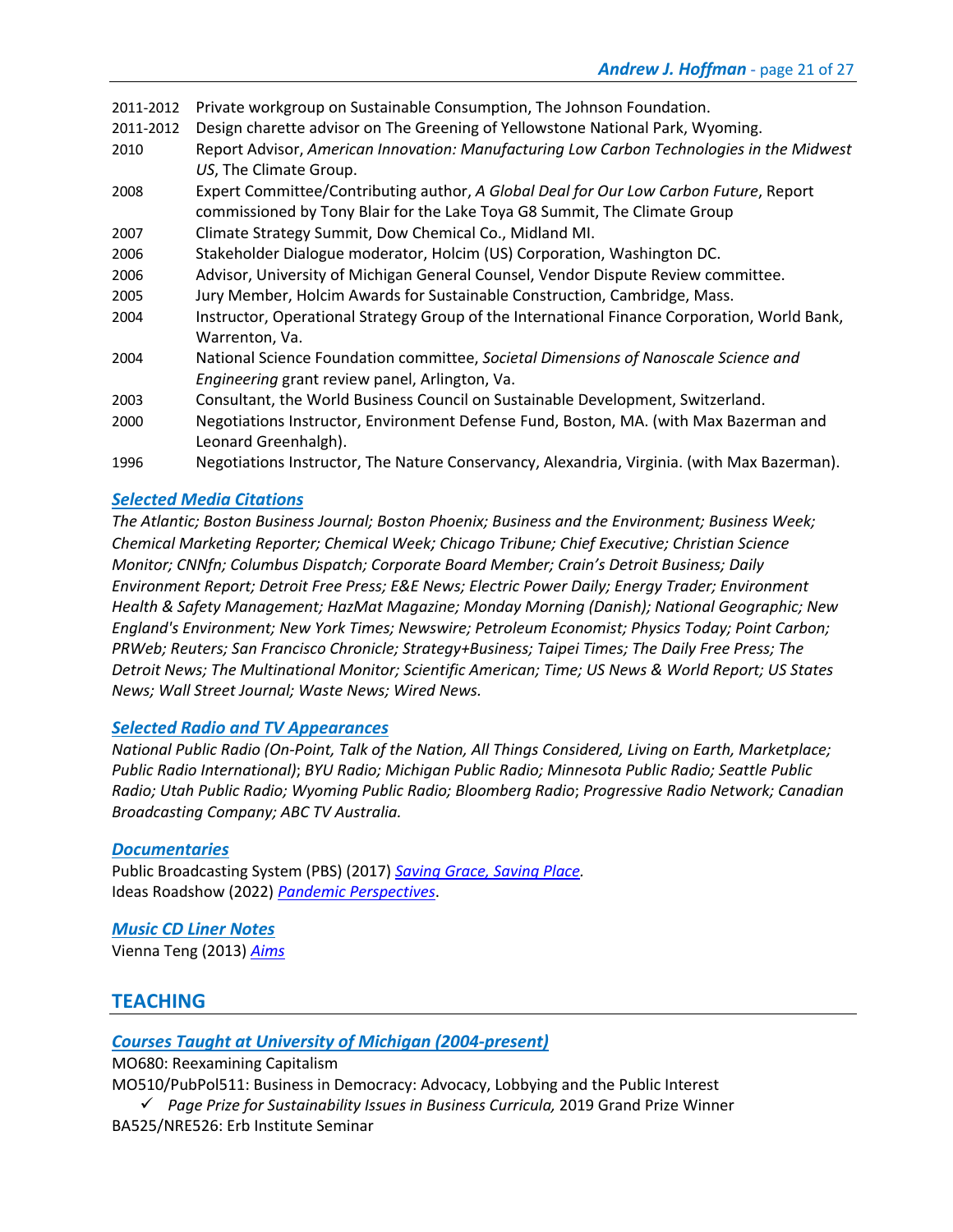BUSABRD 425: Sustainable Business in Iceland

- ü *Ideas Worth Teaching Award*, 2018, Aspen Institute
- ü *Page Prize for Sustainability Issues in Business Curricula,* 2018 Honorable Mention
- MAP: Multi-Disciplinary Action Projects STRAT400: Strategies for Sustainable Development

STRAT564/NRE512: Strategies for Sustainable Development I: Enterprise Integration STRAT565/NRE513: Strategies for Sustainable Development II: Market Transformation

WMBA612: Negotiations

MO512: Bargaining Behavior and Influence Skills

NRE501: Managing Organizational Change

BA605/NRE605/Arch507: Green Development

ü *Page Prize for Sustainability Issues in Business Curricula,* 2009 Grand Prize Winner

### *Courses Taught at Boston University (1997-2004)*

CD730: The Global Organization MG844: Competitive Environmental Strategy OB712: Managing Individuals and Organizations OB844: Conflict and Change OB853: Negotiations OB870: Managerial Ethics

### *Courses Taught at Northwestern University (1995-1997)*

Organizational Behavior Competitive Environmental Strategy Global Initiatives in Management

### *Teaching Conceptual Notes*

- 1. *Business Sustainability as a Market Shift: Enterprise Integration,* #2-501-315 (WDI, 2019).
- 2. *Business Sustainability as Systems Change: Market Transformation,* #5-720-388 (WDI, 2019).
- 3. *Climate Change as an Organizational Challenge,* #1-525-236 (WDI, 2019).

### *Teaching Cases*

- 1. *Squarespace and Domestic Terrorism in Charlottesville: The Responsibility of Private Companies to Respond*, #8-968-451 (WDI, 2022).
- 2. *Tesla's Battery Supply Chain: A Growing Concern,* #9-884-554 (WDI, 2022).
- 3. *Polarizing Government Work: McKinsey & Co. and Immigration and Customs Enforcement (ICE),* #3- 951-926 (WDI, 2022).
- 4. *"Kraken" Down on Emissions: The World's First Net-Zero Arena,* #3-416-331 (WDI, 2022).
- 5. *Can Salesforce Compete in the Carbon Accounting Market?,* #6-796-717 (WDI, 2022).
- 6. Loop: Eliminating Single-Use Plastic through Reusable Packaging and the Circular Economy, #2-601-145 (WDI, 2022).
- 7. LaCroix and PFAS: Redefining the Role of Science and Regulation, #7-806-041 (WDI, 2022).
- 8. *A Sweet Dilemma: Sourcing Palm Oil with Ferrero SpA and Nestlé,* #7-951-326 (WDI, 2022).
- 9. *Interface: The Journey Toward Carbon Negative,* #2-341-083 (WDI, 2022).
- 10. Marathon Petroleum and Southwest Detroit: The Intersection of Community and Environment, #2-652-482 (WDI, 2022).
- 11. *Nike's Response to Human Rights Abuse Claims in China*, #5-843-548 (WDI, 2021).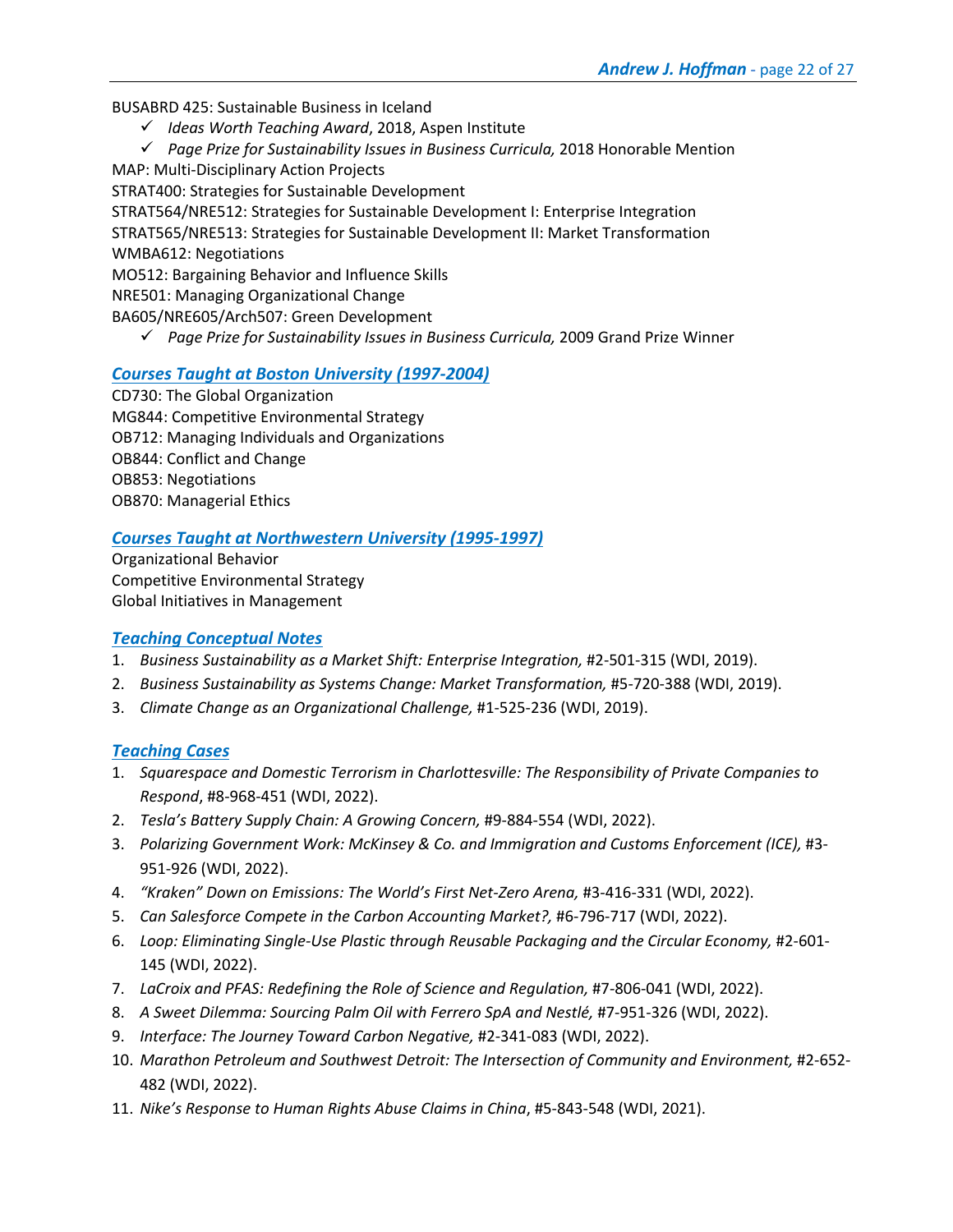- 12. *Walmart's Blockchain Quest: Integrating New Technology into a Complex Supply Chain,* #4-290-769 (WDI, 2021).
- 13. *White Oak Pastures: A Radically Traditional Farm Redefines Growth,* #9-453-550 (WDI, 2021).
- 14. *Stripe: Encouraging Customers to Invest in Carbon Removal*, #7-558-064 (WDI, 2021).
- 15. *Imperfect Foods: Ugly Produce and an Attempt to Reduce Food Waste*, #4-067-580 (WDI, 2021).
- 16. *Starbucks: Opposing a Local Tax to Address Homelessness while Promoting Social Justice*, #3-330-494 (WDI, 2021).
- 17. *Brightline: Targeting a Successful Future with High-Speed Rail*, #2-982-867 (WDI, 2020).
- 18. *Building Transparency within the Sustainable Apparel Coalition: The Road to Successful Pre-Competitive Collaboration,* #8-059-399 (WDI, 2020).
- 19. *The University of Michigan Endowment Fund: Divesting from Fossil Fuels* #1-764-030 (WDI, 2020).
- 20. *The Ellen MacArthur Foundation: Accelerating a Circular Economy for Plastic Packaging*, #9-550-406 (WDI, 2020).
- 21. *Navigating Emission Reductions through Competition or Collaboration? Maersk in Uncharted Waters,*  #4-510-111 (WDI, 2020).
- 22. *Growing Better Together: General Mills Considers Pre-Competitive Collaboration to Advance Sustainable Supply Chains,* #5-169-798 (WDI, 2020).
- 23. *Neste: Fueling the Future of Transportation*, #5-522-996 (WDI, 2020).
- 24. *JUST, Inc., Clean Meat and the Future of Protein Alternatives* #9-972-749 (WDI, 2020).
- 25. *Policing Politics: Facebook and a Politician's Right to Free Speech*, #4-083-120 (WDI, 2020).
- 26. *Turning the Tide: DuPont, Sustainable Seaweed and Pre-Competitive Collaboration, #4-095-267* (WDI, 2020).
- 27. The Challenges of Siting a New Headquarters: Amazon Courts New York City, #9-380-526 (WDI, 2020).
- 28. *Apple and the FBI: User Privacy and Law Enforcement Cooperation,* #2-190-513 (WDI, 2020).
- 29. *"The Status Quo is Unacceptable": Walmart and the Debate on Gun Control,* #8-768-562 (WDI, 2020).
- 30. *Ring Inc. and Law Enforcement: The Cost of Keeping Neighborhoods Safe.* #8-938-615 (WDI, 2020).
- 31. *BerkShares: Resisting Big-Box Retailers and Creating Economic Self-Sufficiency through Local Currency and Entrepreneurship*, #1-537-103 (WDI, 2019).
- 32. *Lafarge, ISIS & the Syrian Civil War: Business in the Face of Terrorism*, #3-504-559 (WDI, 2019).
- 33. *Tyson Foods & Alternative Proteins: Investing for a Sustainable Future,* #3-456-756 (WDI, 2019).
- 34. *Argus Farm Stop: Can a Low-Profit LLC be Scaled to Save the Family Farm*, #1-543-605 (WDI, 2019).
- 35. *Blurring the Lines between Business and Government: Salesforce and CEO Activism*, #2-027-758 (WDI 2019).
- 36. *At a Crossroads: General Motors and the Trump Administration's Fuel Economy Standards* #1-453-703 (WDI, 2019).
- 37. *Facebook: Fake News, Free Speech and an Internet Platform's Responsibility*, #8-890-047 (WDI, 2019).
- 38. *The Cultural Challenges of Meeting Climate Change Goals: Montreal Weighs an Emissions Ban on Iconic Wood-Fire Bagel Shops*, #7-234-668 (WDI, 2019).
- 39. *WeWork: Oil Money and the Challenge of Achieving Carbon Neutrality*, #9-396-089 (WDI, 2019)
- 40. *Negotiation with BMW Customer Relations over the Repeated Failure of Run-Flat Tires*, #1-728-781 (WDI, 2019).
	- ü Winner of: *Best Case Study Award 2021,* Case Centre.
- 41. *Dell: Upcycling Ocean Plastics Through Supply Chain Innovation*, #7-949-121 (WDI, 2018)
- 42. *How Do We Get There? EDF Manages a New Diversity Plan*, #1-430-503 (WDI, 2017)
- 43. *Ending the Woes of Short-Termism: The Long-Term Stock Exchange*, #1-430-504 (WDI, 2017)
- 44. *Climate Change and the Napa Valley Wine Industry*, #1-430-510 (WDI, 2017).
- 45. *The Challenges of Transparency: Communicating the Pebble Mine Project to the Public*, #1-430-511 (WDI, 2017)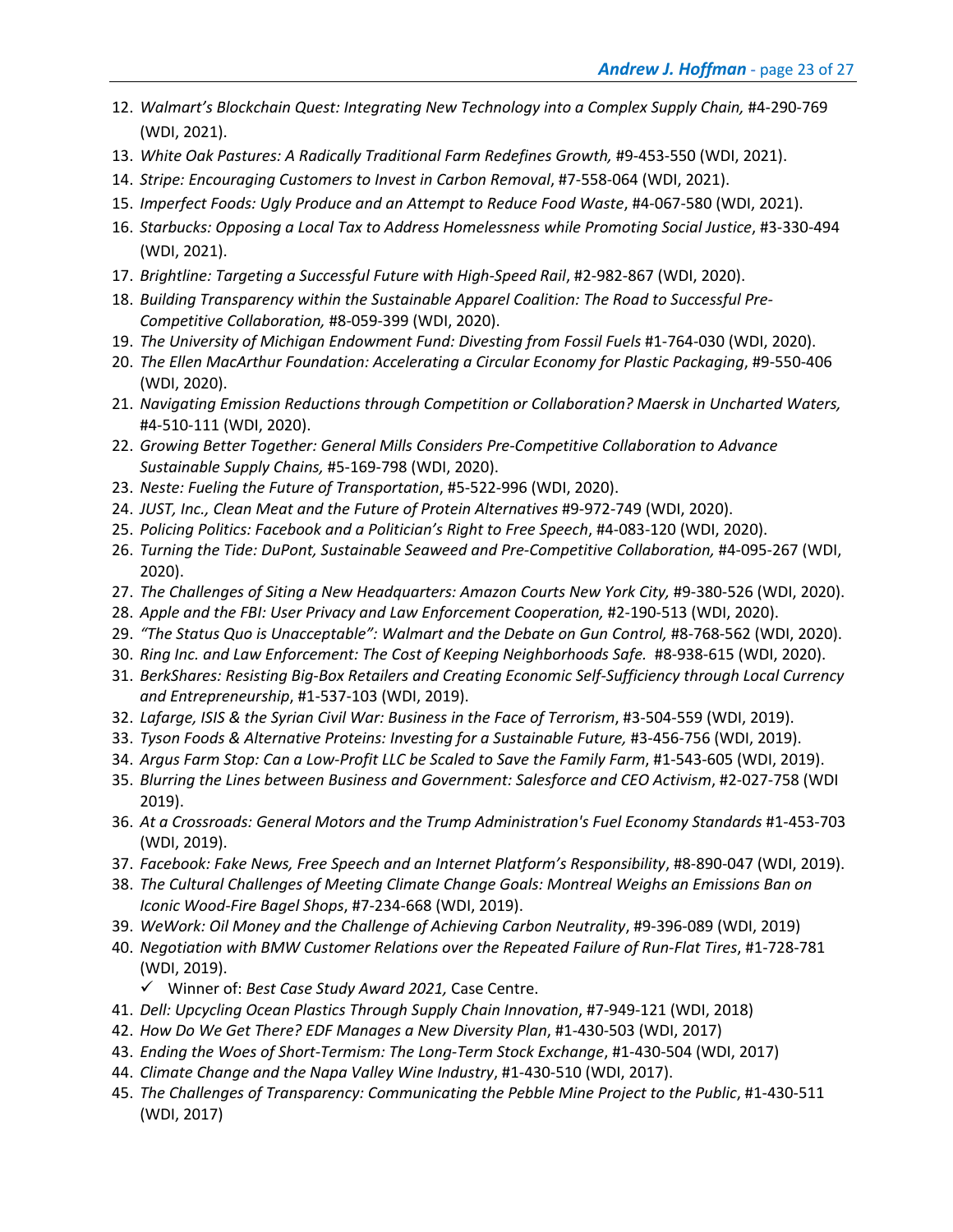- 46. *Cargill: The Risky Business of Integrating Climate Change and Corporate Strategy*, #1-430-506 (WDI, 2017).
- 47. *Cracking the Egg Industry: Hampton Creek Tries a Vegan Take on Classic Mayo*, #1-430-509 (WDI, 2017).
- 48. *Breaking Ground: Method and the Brownfield vs. Greenfield Debate*, #1-430-508 (WDI, 2017).
- 49. *Seventh Generation and Unilever: Would an Acquisition Affect Sustainability?* #1-430-507 (WDI, 2017).
- 50. *Sustainability and Post-Merger Integration: The Dow Chemical Company's 2009 Acquisition of Rohm & Haas*, #1-430-512 (WDI, 2017).
- 51. *The Hershey Trust: Managing Conflicts of Interest in Corporate Governance*, #1-430-505 (WDI, 2017).
- 52. *Recycling at Keurig Green Mountain: A Brewing Problem*, #1-430-482 (WDI, 2016).
- 53. *Volvo: Finding True Value in the Electric Bus Market*, #1-430-480 (WDI, 2016).
- 54. *Dow and the Circular Economy: Trash to Treasure?* #1-430-478 (WDI, 2016).
- 55. *Kaiser Permanente: Linking Renewable Energy and Healthcare*, #1-430-481 WDI, 2016)
- 56. *Volkswagen's Clean Diesel Dilemma*, #1-430-484, (WDI, 2016)
- 57. *General Mills Commits to Sourcing 100% Sustainable Cocoa*, #1-430-483, (WDI, 2016)
- 58. *Uber & the Sharing Economy: Global Market Expansion & Reception*, #1-430-479, (WDI, 2016).
- 59. *Alcoa: The Race to Light-Weighting*, #1-430-435, (WDI, 2015).
	- ü Translated into Spanish: *Alcoa: La Carrera Hacia el Aligeramiento*, #1-430-461 (WDI, 2015).
- 60. *Intel: Undermining the Conflict Mineral Industry*, #1-429-411, (WDI, 2015).
- 61. *Firestone: Crises Across the Decades*, #1-429-412, (WDI, 2015).
- 62. *Tea and Sustainability at Unilever: Turning Over a New Leaf*, #1-429-413, (WDI, 2015).
- 63. *Theo Chocolate: How Far Should Fair Trade Go?* #1-429-414, (WDI, 2015).
- 64. *What Is Water Worth? Nestlé Walks a Fine Line*, #1-429-415, (WDI, 2015).
- 65. *Chevron and Chad: A Pipeline Dream?* #1-429-416, (WDI, 2015).
- 66. *Vodafone Egypt and the Arab Spring: When Government and Business Collide*, #1-429-417, (WDI, 2015).
- 67. *Perdue Farms Inc.: Antibiotic Use in Hatcheries*, #1-429-418, (of Michigan, 2015).
- 68. *Kellogg and Wilmar International: A Partnership Under Fire*, #1-429-378 (WDI, 2014).
- 69. *PG&E: Hanging on to a Ray of Hope*, #1-429-377 (WDI, 2014).
- 70. *Morgan Stanley: Positioning to Be the Sustainability Finance Leader*, #1-429-376 (WDI, 2014).
- 71. *Goldman Sachs: Determining the Potential of Social Impact Bonds*, #1-429-375 (WDI, 2014).
	- $\checkmark$  Winner of: 3<sup>rd</sup> prize in the 2014 Erb Institute Sustainability Case competition.
- 72. *Interface's Net-Works Program: A New Approach to Creating Social Value through Sustainable Sourcing,* #1-429-374 (WDI, 2014).
- 73. *H&M's Global Supply Chain Management Sustainability: Factories and Fast Fashion*, #1-429-373 (WDI, 2014).
	- $\checkmark$  Winner of: 1st prize in the 2014 Erb Institute Sustainability Case competition.
	- ü Excerpt published in Japanese: *Logi-Biz,* August 2015, 76-81.
- 74. *Taking a Bite Out of Apple: Labor Rights and the Role of Companies and Consumers in a Global Supply Chain*, #1-429-372 (WDI, 2014).
	- ü Translated into Spanish*: Morder la Manzana: Derechos Laborales y el Papel de las Empresas y los Consumidores en una Cadena Global de Suministros*, #1-429-406 (WDI, 2014).
	- ü *Excerpt published in Japanese: Logi-Biz,* July 2015, 68-72.
- 75. *Whole Foods Market: A Luxury Grocer in Detroit?* #1-429-371 (WDI, 2014).
- 76. *Travelers Insurance: Focusing on Climate Change and Natural Catastrophe Risk*, #1-429-347 (WDI, 2013).
	- ü Translated into Chinese: 旅行者保险:专注于气候变化和自然灾害风险,#5-176-151 (WDI, 2018).
- 77. *Blueprint of Ford's Future: From Personal Automobiles to Mobility*, #1-429-303 (WDI, 2013).
- 78. *SC Johnson and the Greenlist Backlash*, #1-429-300 (WDI, 2013).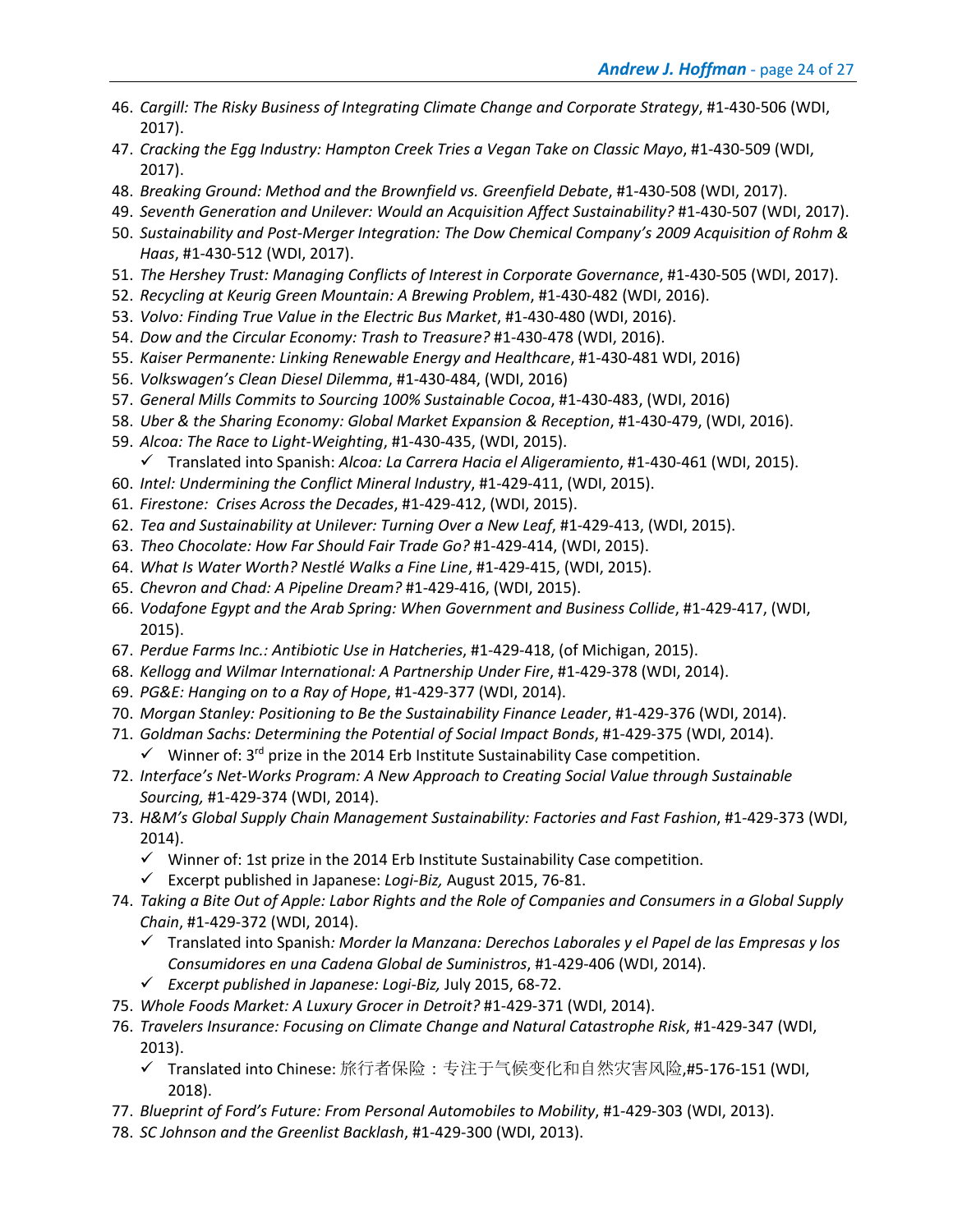- 79. *A123 Systems Powering a Sustainable Future: Strategizing in the Advanced Battery Market*, #1-429- 302 (WDI, 2013).
- 80. *Jamba Juice and the Foam Cup*, #1-429-298 (WDI, 2013).
- 81. *Strategies for Sustainable Development Course*, #1-429-257 (WDI, 2012).
- 82. *NextEra's EarthEra Renewable Energy Trust*, #1-429-232 (WDI, 2012).
- 83. *BP: Beyond Petroleum?* #1-429-229 (WDI, 2012).
- 84. *Google Energy Shifts to Renewables*, #1-429-226 (WDI, 2012).
- 85. *Patagonia: Encouraging Customers to Buy Used Clothing,* #1-429-230 (WDI, 2012).
	- $\checkmark$  *Winner of:* 2<sup>nd</sup> prize in the 2013 Erb Institute Sustainability Case competition.
- 86. *Coke in the Cross Hairs: Water, India and the University of Michigan*, #1-429-098 (WDI, 2010).
	- $\checkmark$  *Winner of:* 1<sup>st</sup> prize in the 2011 Oikos International Case competition.
	- ü Translated into Spanish: *Coca-Cola en la mira: El Agua, India, y la Universidad de Michigan* #1-429- 389 (WDI, 2014).
- 87. *The Clorox Company Goes Green*, #1-428-989 (WDI, 2010).
	- $\checkmark$  *Winner of:* 3<sup>rd</sup> prize in the 2011 Oikos International Case competition.
- 88. *Honest Tea: Sell Up or Sell Out*, #1-428-947 (WDI, 2010).
- 89. *Sherwin Williams: Splashing Into the Low VOC Paint Market*, #1-428-993 (WDI, 2010).
- 90. *Better Place: Charging into the Future?* #1-429-946 (WDI, 2010).
- 91. *Molten Metal Technology*, 1-429-049 (WDI, 2010).
- 92. *LivingHomes,* #1-428-714 (WDI, 2008).
	- $\checkmark$  *Winner of:* 3<sup>rd</sup> prize in the 2008 Oikos International Case competition.
- 93. *Augusta Richards: Responding to Plagiarism*, #1-429-044 (WDI, 2010).
- 94. *Hank Thaler: Ethics of Disclosure*, #1-429-040 (WDI, 2010).
- 95. *Joe Stoddard: Medical Marketing vs Personal Privacy*, #1-429-047 (WDI, 2010).
- 96. *Harley Davidson Purchase,* #1-429-043 (WDI, 2010).

### *Selected Student Projects Advised*

- 1. *Zurich Insurance and Climate Change* (A. Bustamante, M. Dallas, D. Duckett, J. Eaton, and L. Su; University of Michigan School for Environment and Sustainability, 2022).
- 2. *Habitat for Humanity Carbon Footprint Mapping and Mitigation Program* (M. Zelip, A. Timmins, M. Goode, J. Vega-Perkins, and L. Delaney; University of Michigan, Graham Sustainability Institute, 2022).
- 3. *Urban Ashes: Building a Circular Urban Wood Triconomy* (A. Norman, J. Pontillo, J. Pryor, D. Simunek, and M. Barstow, University of Michigan School for Environment and Sustainability, 2022).
- 4. *MDining: Assessment of Food Reduction Strategies for University Dining Leadership* (C. Babladelis, M. Coleman, C. Bravard, and J. Genser; University of Michigan School for Environment and Sustainability, 2022).
- 5. *CapShift: Behavior Change in Impact Investing* (L. Dyer, N. Lohrmann, M. Berry, and M. Odena; University of Michigan School for Environment and Sustainability, 2022).*Enacting Systems Change: Pre-Competitive Collaboration to Address Persistent Problems* (N. Barker, D. Ely, N. Galvin, A. Shapiro and A. Watts, University of Michigan Ross School of Business, 2021).
- 6. *For Whom We Play the Game? Advice to Future Business Leaders from Paul Polman* (C. Bravard and J. Pontillo, University of Michigan Ross School of Business, 2021).
- 7. *Using Rewards to Achieve an Organization's Sustainability Objectives* (C. Barretto, C. Blau, K. Pace, and J. Tooker, University of Michigan Ross School of Business, 2020)
- 8. Y*ellowstone National Park Facilities Energy Management Audit and Recommendations* (G. Sethi, L. Sharpe, A. Shishkovsky, T. Timmer, and M. Treanton; University of Michigan School of Natural Resources & Environment, 2012).
- 9. *Building a Sustainable Community in Africa* (M. Antokal, C. Ryan, N. Seeba and A. Varadharajan; University of Michigan School of Natural Resources & Environment, 2011).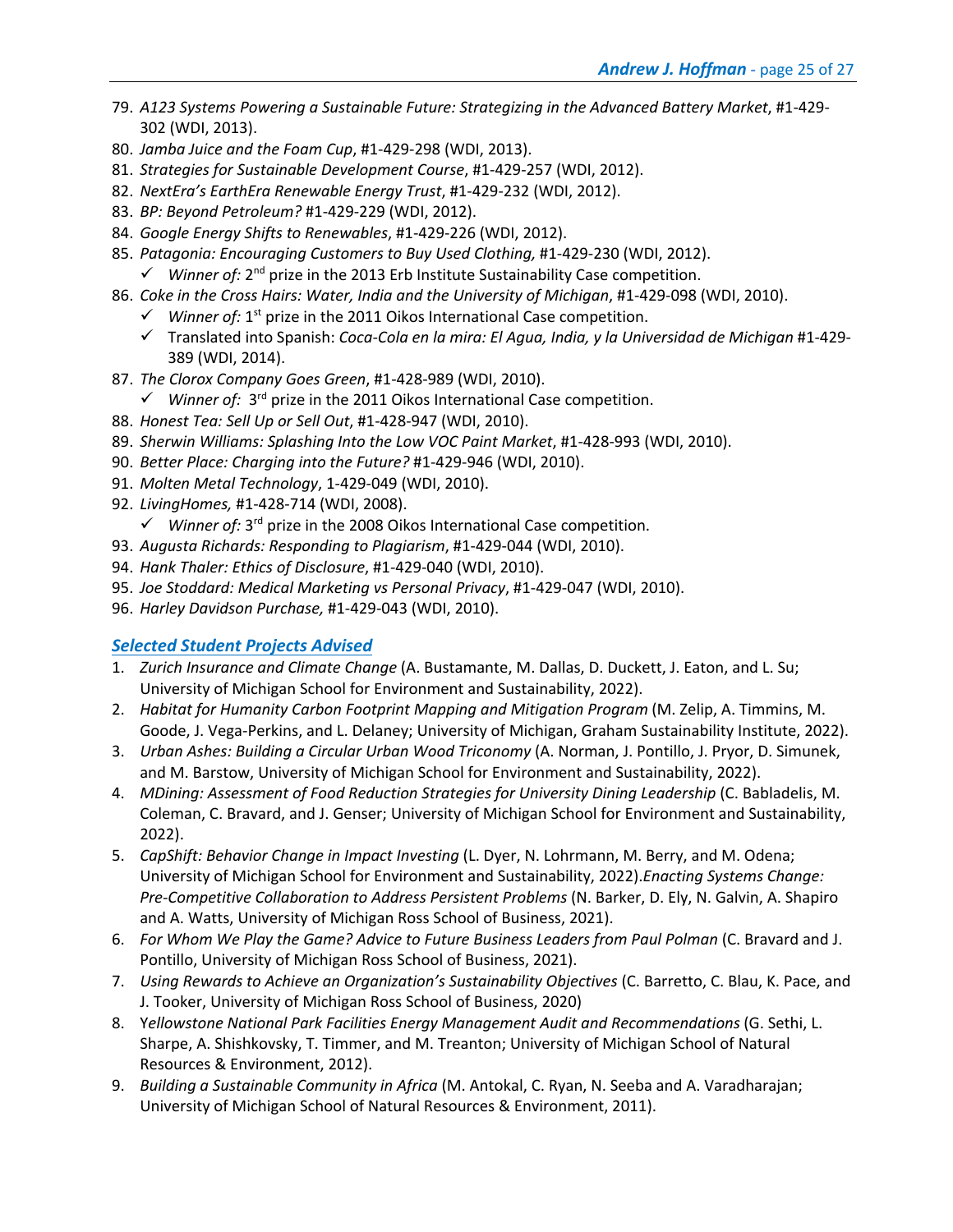- 10. *Holy Cross Abbey: Reinhabiting Place* (K. Buckner, C. Cammarata, C. Coultrap-Bagg, A. Linkow, J. Neafsey, and C. Stratman; University of Michigan School of Natural Resources & Environment, 2010).
- 11. *The Green Potential for Private Equity: How and Why Private Equity Firms Should Manage Environmental Risks and Opportunities* (A. Barton and E. Uhlhorn; University of Michigan School of Natural Resources & Environment, 2010).
- 12. *Organizational Culture and the Success of Corporate Sustainability Initiatives: An Empirical Analysis Using the Competing Values Framework* (E. Abbett, A. Coldham, and R. Whisnant; University of Michigan School of Natural Resources & Environment, 2010).
- 13. *Opportunities and Challenges in Whole Building Retrofits* (J. Koslow; University of Michigan School of Natural Resources & Environment, 2010).
- 14. *Hybrid Organizations: New Business Models for Environmental Leadership* (B. Boyd, N. Henning, E. Reyna, D. Wang, and M. Welch; Sheffield, UK: Greenleaf Press, 2009).
- 15. *Sustaining Hope: A Ten-Year Plan for the Growing Hope Center* (R. Chadderdon, L. Colangelo, J. Heeres, B. Lipinski, and R. Steel; University of Michigan School of Natural Resources & Environment, 2009).
- 16. *Voluntary Carbon Confusion: A Consumer's Guide to Purchasing Carbon Offsets and Renewable Energy Certificates* (M. Lemmer, Erb Institute for Global Sustainable Enterprise, 2008).
- 17. *High Performance Hospitality: Sustainable Hotel Case Studies* (M. Diener, A. Parekh, and J. Pitera; Lansing, MI: American Hotel & Lodging Educational Institute, 2008).
- 18. *Getting Ahead of the Curve: Corporate Strategies That Address Climate* Change (D. Glancy, M. Horn, S. Pryor, M. Shahinian, and G. Shopoff, University of Michigan School of Natural Resources & Environment, 2006).

# **SERVICE**

### *Selected Service Positions, University of Michigan*

- *2018-prsnt* Advisory Committee, Organizational Studies Program
- *2021-2022* Ross School Dean Search Committee
- *2020-2022* Executive Committee, Ross School of Business
- *2009-2021* Executive Committee, Tauber Institute for Global Operations
- *2009-2021* Executive Committee, Graham Sustainability Institute
- *2015-2017* Education Director, Graham Sustainability Institute
- *2005-2017* Net Impact Advisor, Ross School of Business
- *2011-2015* Faculty Director, Erb Institute for Global Sustainable Enterprise
- *2012-2015* Promotion and Tenure Committee, School of Natural Resources & Environment
- *2012-2015* Internal Advisory Board, Risk Science Center
- *2011-2012* Faculty Search Committee, Organizational Studies/Program in the Environment
- *2004-2011* Associate Director, Erb Institute for Global Sustainable Enterprise
- *2009-2010* Faculty Search Chair, Sustainable Built Environment, School of Natural Resources & Environment
- *2004-2010* Alcoa Sustainability Cabinet, School of Natural Resources & Environment
- *2008-2009* Faculty Search Committee, Water/Energy Nexus, School of Natural Resources & Environment
- *2007-2009* Executive Committee, School of Natural Resources & Environment
- *2007-2009* Advisory Board, Graham Environmental Sustainability Institute
- *2007-2008* Advisor to the General Counsel's Office on Coca Cola Issues in India and Colombia
- *2005-2008* University of Michigan Energy Research Council
- *2005-2006* Research Advisory Committee, School of Natural Resources & Environment
- *2004-2006* Vendor Dispute Review Board, University of Michigan

### *Selected Service Positions, Institutional*

- *2012-2013* Chair, ONE Division, Academy of Management
- *2011-2012* Chair-Elect, ONE Division, Academy of Management